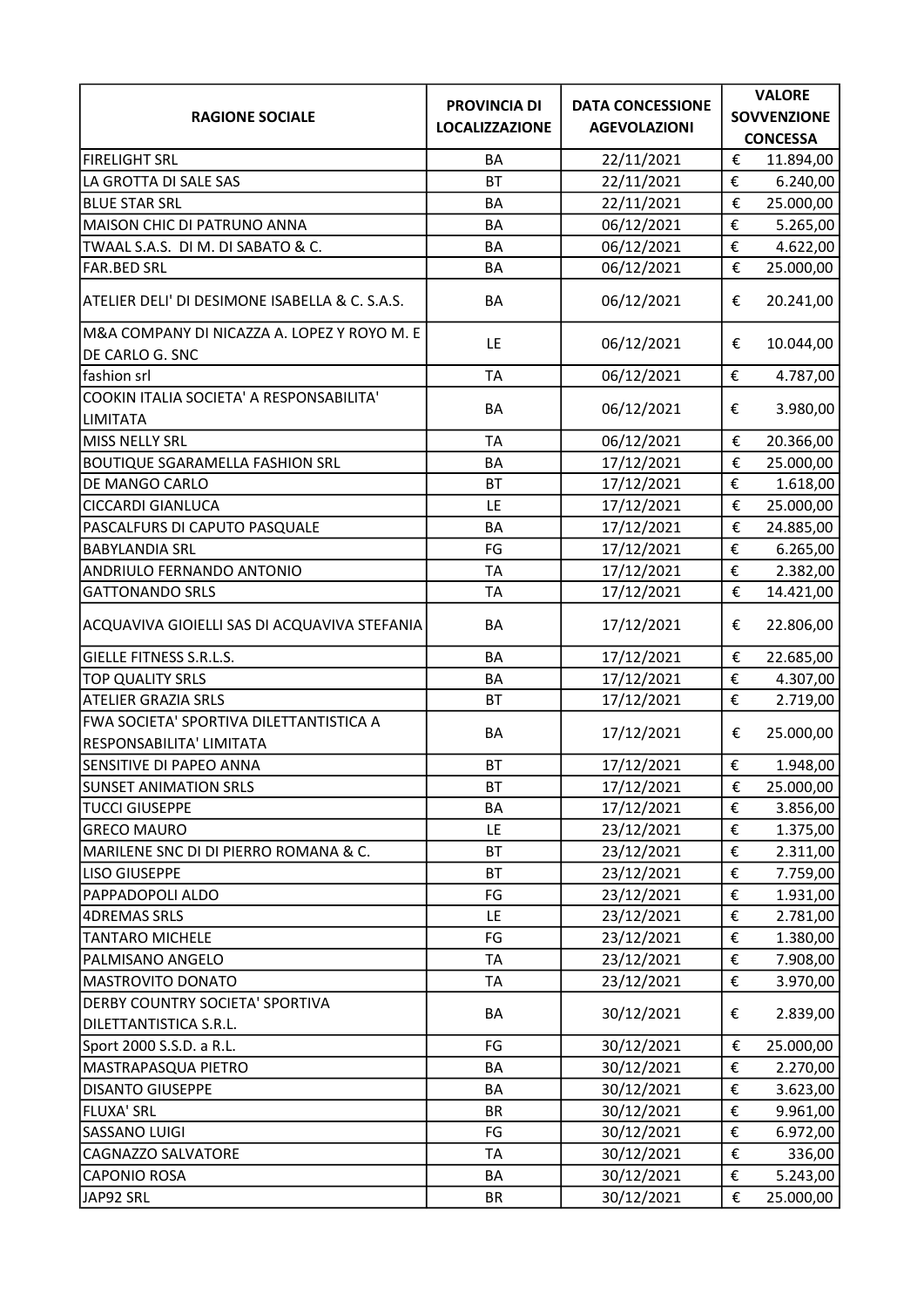| AL RISPARMIO DI GUGLIELMI FRANCESCA     | <b>BA</b> | 30/12/2021 | €                       | 2.334,00  |
|-----------------------------------------|-----------|------------|-------------------------|-----------|
| <b>ENEA SRL</b>                         | LE        | 27/01/2022 | €                       | 25.000,00 |
| <b>ANDRIULO GIANPIERO</b>               | <b>TA</b> | 27/01/2022 | €                       | 2.167,00  |
| DI BARI TEODORO                         | <b>BR</b> | 27/01/2022 | €                       | 5.582,00  |
| LAMORTE IGNAZIO                         | <b>BT</b> | 27/01/2022 | €                       | 3.670,00  |
| LO MELE FABIO                           | FG        | 27/01/2022 | €                       | 1.904,00  |
| <b>LISO ANTONIO</b>                     | <b>BT</b> | 27/01/2022 | €                       | 18.433,00 |
| <b>TURTURRO CAMILLO</b>                 | <b>BA</b> | 27/01/2022 | €                       | 4.236,00  |
| <b>FARAMONDI TOMMASO</b>                | FG        | 27/01/2022 | €                       | 1.475,00  |
| THE STYLE OF SMOKING S.R.L.             | FG        | 27/01/2022 | €                       | 18.896,00 |
| ARANCIVIOLA S.R.L.                      | <b>BT</b> | 27/01/2022 | €                       | 25.000,00 |
| <b>CILABDESIGN SRL</b>                  | <b>BT</b> | 27/01/2022 | €                       | 9.830,00  |
| POLO LUIGI                              | LE        | 27/01/2022 | €                       | 2.939,00  |
| <b>ITAL LUCE SNC</b>                    | <b>BT</b> | 27/01/2022 | €                       | 10.442,00 |
| <b>ATTANASI GIUSEPPE</b>                | <b>BR</b> | 27/01/2022 | €                       | 1.859,00  |
| Azzarone Luigi                          | FG        | 27/01/2022 | €                       | 1.381,00  |
| <b>CAPRIATI FRANCESCA</b>               | <b>TA</b> | 27/01/2022 | €                       | 3.615,00  |
| SONNO DOLCE SONNO DI ROCCO LACORTE      | <b>BR</b> | 27/01/2022 | €                       | 25.000,00 |
| <b>BIANCOFIORE ANNAMARIA</b>            | BA        | 27/01/2022 | €                       | 11.121,00 |
| PUTIGNANO ANTONIO                       | <b>BR</b> | 27/01/2022 | €                       | 3.821,00  |
| GEA BOOKS S.R.L.                        | FG        | 27/01/2022 | €                       | 25.000,00 |
| DI COSTE PIETRO                         | <b>BR</b> | 27/01/2022 | €                       | 2.987,00  |
| <b>CORINA SALVATORE</b>                 | LE        | 27/01/2022 | €                       | 4.198,00  |
| <b>GIOIA DOMENICO</b>                   | <b>BR</b> | 27/01/2022 | €                       | 3.299,00  |
| <b>MARRONE FRANCESCO</b>                | <b>BT</b> | 27/01/2022 | €                       | 3.047,00  |
| LEONE PASQUALE                          | <b>BR</b> | 27/01/2022 | €                       | 1.127,00  |
| BOTTEGA DEL DETERSIVO DI GENCHI FELICIA | BA        | 27/01/2022 | €                       | 11.699,00 |
| ANIRBAS DI PETRUZZELLI SABINA           | <b>BT</b> | 27/01/2022 | €                       | 5.555,00  |
| <b>MERICO ANTONELLA</b>                 | LE        | 27/01/2022 | €                       | 1.907,00  |
| CARBONARO GUGLIELMO                     | FG        | 27/01/2022 | €                       | 2.458,00  |
| <b>FRANZI SALVATORE</b>                 | FG        | 27/01/2022 | €                       | 4.117,00  |
| D'ELIA MARIO                            | <b>BR</b> | 27/01/2022 | €                       | 8.991,00  |
| LIFE CLUB S.S.D.A R.L.                  | BA        | 27/01/2022 | €                       | 25.000,00 |
| <b>GIANGUALANO GIOVANNI</b>             | FG        | 27/01/2022 | €                       | 10.344,00 |
| <b>GAROFALO ANTONIO</b>                 | BA        | 27/01/2022 | €                       | 997,00    |
| MODUGNO DOMENICO                        | <b>BT</b> | 27/01/2022 | €                       | 4.864,00  |
| <b>APE MARIO</b>                        | BA        | 27/01/2022 | €                       | 3.501,00  |
| <b>MARTINA COSIMO</b>                   | <b>BR</b> | 27/01/2022 | €                       | 3.535,00  |
| ARTESTETICA DI MARIA SIENA              | FG        | 27/01/2022 | €                       | 684,00    |
| <b>GALA DONATO</b>                      | BA        | 27/01/2022 | €                       | 6.920,00  |
| <b>D'ERCOLE RICCARDO</b>                | <b>BT</b> | 27/01/2022 | €                       | 650,00    |
| <b>LOPORCHIO FELICE</b>                 | BA        | 27/01/2022 | €                       | 1.502,00  |
| Happy Learning di Valeria Calò          | <b>BR</b> | 27/01/2022 | €                       | 3.026,00  |
| <b>BRUNO ANGELO</b>                     | BA        | 27/01/2022 | $\boldsymbol{\epsilon}$ | 1.549,00  |
| MACRI' EMANUELE SALVATORE               | LE        | 27/01/2022 | €                       | 8.217,00  |
| CAMMINA CON NOI SOCIETA' COOPERATIVA    |           |            |                         |           |
| <b>SOCIALE</b>                          | FG        | 27/01/2022 | €                       | 2.341,00  |
| <b>CANNAZZA ROCCO</b>                   | LE        | 27/01/2022 | €                       | 7.139,00  |
| SALVATO FRANCO                          | FG        | 27/01/2022 | €                       | 734,00    |
| <b>TESTA ANTONIO</b>                    | FG        | 27/01/2022 | €                       | 3.810,00  |
| PARTIPILO DOMENICO                      | BA        | 04/02/2022 | €                       | 13.072,00 |
| ERICLA' DI RUGA ERIDA                   | BA        | 04/02/2022 | €                       | 22.193,00 |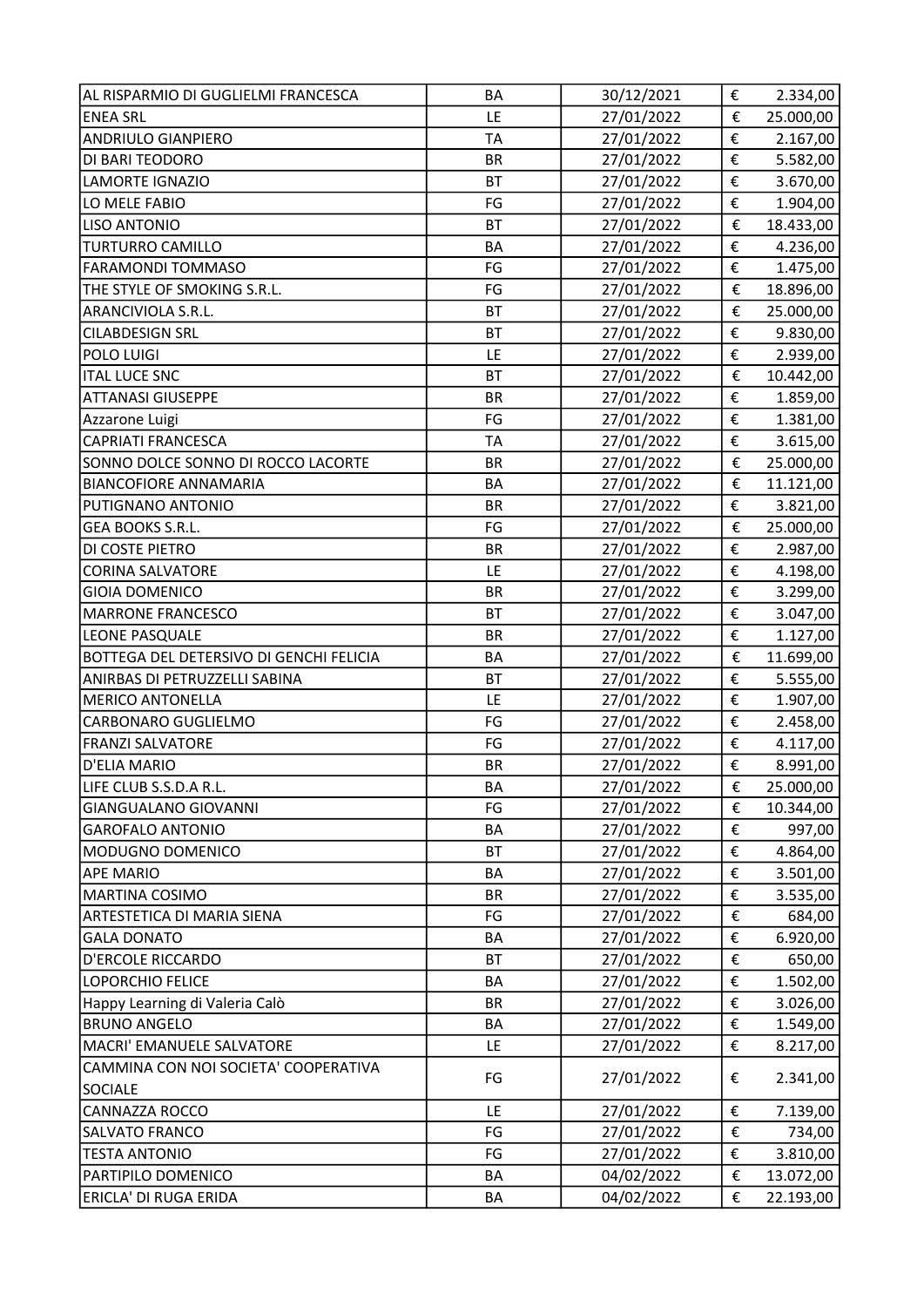| <b>MURGIA ARTURO</b>                        | BA        | 04/02/2022 | €                       | 4.620,00  |
|---------------------------------------------|-----------|------------|-------------------------|-----------|
| VITTI MODA DI CASULLI MARIA GRAZIA          | <b>BA</b> | 04/02/2022 | €                       | 4.091,00  |
| SPAGNOLETTA GIUSEPPE ANTONIO                | BA        | 04/02/2022 | €                       | 2.434,00  |
| <b>CISTERNINO GIOIELLI SRL</b>              | LE        | 04/02/2022 | €                       | 11.344,00 |
| SANNICOLA ANGELO                            | <b>TA</b> | 04/02/2022 | €                       | 1.991,00  |
| <b>STORELLI SILVIA</b>                      | BT        | 04/02/2022 | €                       | 3.399,00  |
| <b>MARANGI GENNARO</b>                      | <b>TA</b> | 04/02/2022 | €                       | 2.083,00  |
| DE GIORGI HEALTH CLUB DI DE GIORGI GIUSEPPE | LE        | 04/02/2022 | €                       | 10.376,00 |
| <b>ANTOLINI DOMENICO</b>                    | <b>BT</b> | 04/02/2022 | €                       | 4.143,00  |
| PALAZZO & C. S.A.S.                         | <b>BA</b> | 04/02/2022 | €                       | 6.800,00  |
| G. & E. di Montereale Giuseppe & C. S.A.S.  | <b>BT</b> | 04/02/2022 | €                       | 1.238,00  |
| <b>ZITO ORAZIO</b>                          | <b>TA</b> | 04/02/2022 | €                       | 615,00    |
| PELLEGRINO SPORT DI PELLEGRINO MARCO VITO   | BA        | 04/02/2022 | €                       | 4.205,00  |
| LEO MARIA                                   | <b>TA</b> | 04/02/2022 | €                       | 10.204,00 |
| CLELIM S.R.L.                               | <b>BA</b> | 04/02/2022 | €                       | 6.523,00  |
| <b>EMME DYNAMIC S.R.L.S.</b>                | FG        | 04/02/2022 | €                       | 6.517,00  |
| AFRODITE S.S.D. A R.L.                      | TA        | 04/02/2022 | €                       | 20.186,00 |
| PLEASURE DI PIETRO D'AQUINO & C. SAS        | <b>BA</b> | 04/02/2022 | €                       | 3.352,00  |
| PICCININNO ANTONIO                          | <b>BT</b> | 04/02/2022 | €                       | 1.480,00  |
| PENTASSUGLIA NICOLA                         | <b>BR</b> | 04/02/2022 | €                       | 4.041,00  |
| SALENTO SUDEST SOC. COOP.                   | LE        | 04/02/2022 | €                       | 21.210,00 |
| <b>FATO TERESA</b>                          | <b>BA</b> | 04/02/2022 | €                       | 9.641,00  |
| SALVEMINI LEONARDO                          | <b>BT</b> | 04/02/2022 | €                       | 3.326,00  |
| <b>CENTRONE ANTONIO</b>                     | <b>BA</b> | 04/02/2022 | €                       | 2.609,00  |
| MILLI FRANCESCO                             | LE        | 04/02/2022 | €                       | 3.939,00  |
| PENTASSUGLIA PASQUALE                       | <b>BR</b> | 04/02/2022 | €                       | 1.612,00  |
| I MAKO S.R.L.S.                             | <b>BT</b> | 04/02/2022 | €                       | 3.063,00  |
| <b>TISBO MICHELE</b>                        | <b>BA</b> | 04/02/2022 | €                       | 7.136,00  |
| FAGAELE S.R.L.                              | BA        | 04/02/2022 | $\pmb{\epsilon}$        | 25.000,00 |
| <b>SCARCELLI MICHELE</b>                    | <b>BT</b> | 04/02/2022 | €                       | 1.494,00  |
| CL IDEE DI CORBACCIO LORENZO                | BA        | 04/02/2022 | €                       | 8.442,00  |
| KALIKA DI MAGGIORE ROSSANA FEDERICA         | <b>TA</b> | 04/02/2022 | €                       | 8.876,00  |
| <b>MAGGIORE ALESSANDRO</b>                  | LE        | 04/02/2022 | €                       | 1.407,00  |
| DI CANOSA RAFFAELE                          | <b>BT</b> | 04/02/2022 | €                       | 1.309,00  |
| PALMA ANGELO                                | <b>BR</b> | 04/02/2022 | €                       | 5.448,00  |
| L'OASI DELLA BELLEZZA DI ZACCARIA GRAZIANA  | BA        | 04/02/2022 | €                       | 5.853,00  |
| <b>PRESICCE DAVIDE</b>                      | LE        | 04/02/2022 | €                       | 2.208,00  |
| <b>MARTINA MICHELE</b>                      | <b>BR</b> | 04/02/2022 | €                       | 510,00    |
| <b>VALENTE GIULIA</b>                       | <b>BT</b> | 04/02/2022 | €                       | 4.038,00  |
| <b>CIONFOLI POMPEO</b>                      | <b>BR</b> | 04/02/2022 | €                       | 1.551,00  |
| <b>NITTI GIOVANNI</b>                       | BA        | 04/02/2022 | €                       | 4.474,00  |
| MELELEO LUIGI                               | LE        | 04/02/2022 | €                       | 1.872,00  |
| C&G GROUP S.R.L. SEMPLIFICATA               | BA        | 04/02/2022 | €                       | 3.838,00  |
| ART MODA S.R.L.                             | FG        | 04/02/2022 | €                       | 10.890,00 |
| EDICOLA - ARTICOLI RELIGIOSI DI CAMPANILE   | FG        | 04/02/2022 | €                       | 8.277,00  |
| <b>ANTONIO</b>                              |           |            |                         |           |
| CARIELLO ORONZO                             | BA        | 04/02/2022 | €                       | 7.308,00  |
| <b>RIZZO VITO</b>                           | BA        | 04/02/2022 | €                       | 1.773,00  |
| Low Fi Promotion di Vetturi Roberto         | BA        | 22/02/2022 | $\boldsymbol{\epsilon}$ | 25.000,00 |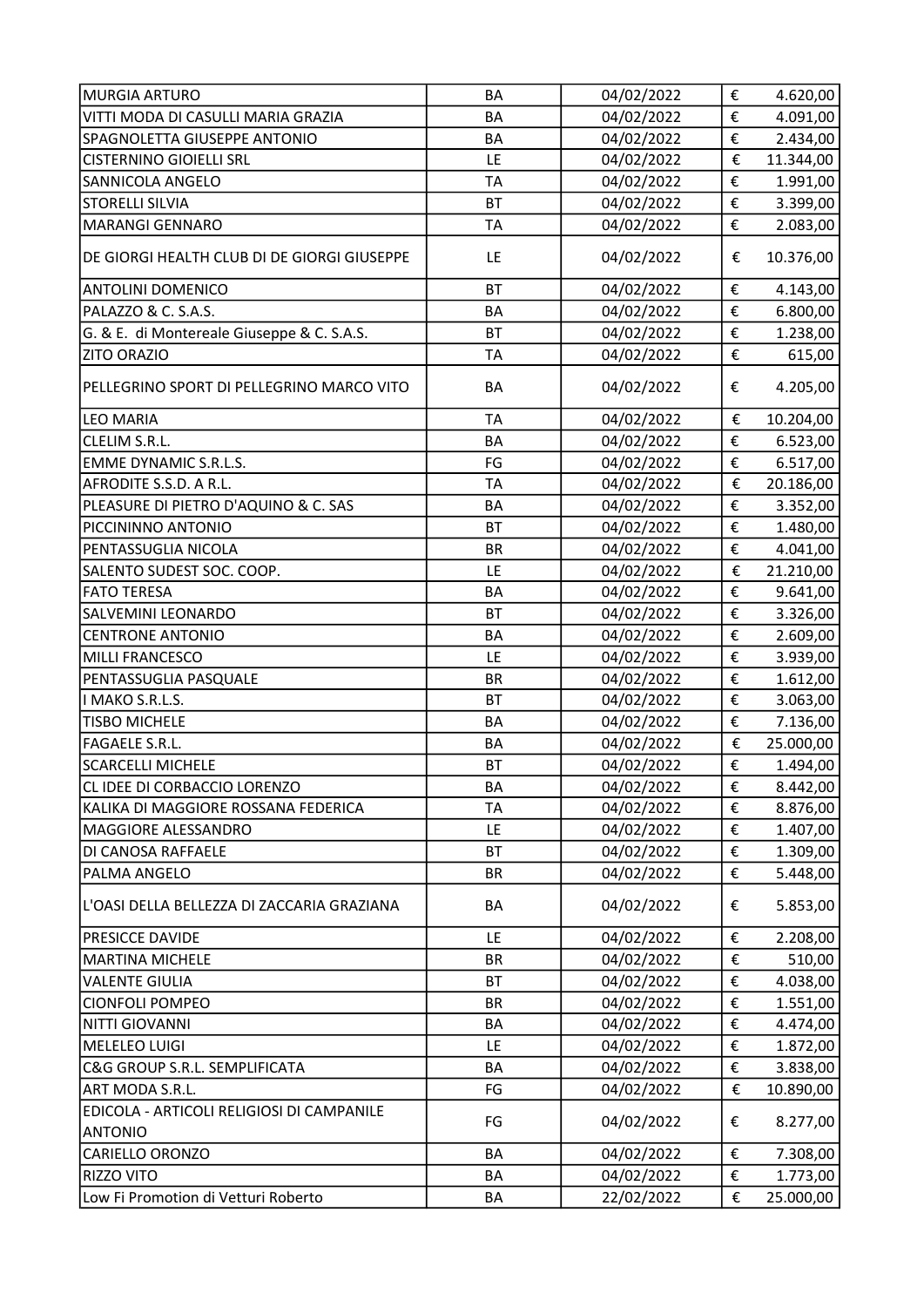| <b>NARDUCCI COSIMO</b>                   | <b>BR</b> | 22/02/2022 | €                       | 1.357,00             |
|------------------------------------------|-----------|------------|-------------------------|----------------------|
| <b>BARRATTA ANTONIA</b>                  | <b>TA</b> | 22/02/2022 | €                       | 1.089,00             |
| KORE' BIJOUX DI INNELLI PATRIZIA         | FG        | 22/02/2022 | €                       | 994,00               |
| <b>BARI.IT DI SABRINA PESCE</b>          | BA        | 22/02/2022 | €                       | 3.597,00             |
| <b>ONNIS PELLEGRINO</b>                  | FG        | 22/02/2022 | €                       | 2.355,00             |
| <b>IRMICI CHRISTIAN</b>                  | FG        | 22/02/2022 | €                       | 1.268,00             |
| ALBUDANZI GIUSEPPE LUGI                  | BA        | 22/02/2022 | €                       | 1.445,00             |
| DE DAMIANI SAVERIO                       | <b>BA</b> | 22/02/2022 | €                       | 939,00               |
| <b>SAPONARO ANTONIO</b>                  | <b>BR</b> | 22/02/2022 | €                       | 3.462,00             |
| LIUZZI PIETRO                            | <b>TA</b> | 22/02/2022 | €                       | 10.056,00            |
| <b>BARILE VINCENZO</b>                   | <b>BT</b> | 22/02/2022 | €                       | 2.965,00             |
| <b>TULLO GIUSEPPE</b>                    | BA        | 22/02/2022 | €                       | 5.370,00             |
| <b>RELLA MICHELE</b>                     | <b>BT</b> | 22/02/2022 | $\overline{\epsilon}$   | 1.585,00             |
| I SOGNI DI LUCA SRL                      | FG        | 22/02/2022 | €                       | 9.343,00             |
| <b>MACRI' ANTONIO</b>                    | LE        | 22/02/2022 | €                       | 6.926,00             |
| <b>MARTINA SALVATORE</b>                 | <b>BR</b> | 22/02/2022 | €                       | 523,00               |
| ONLY GENTLEMAN DI FUCCI FRANCESCO        | <b>BT</b> | 22/02/2022 | €                       | 3.513,00             |
| MELELEO VALENTINO                        | LE        | 22/02/2022 | €                       | 2.237,00             |
| DI TULLIO FRANCESCO                      | <b>BT</b> | 22/02/2022 | €                       | 1.496,00             |
| DOLMEN GYMNASTICS S.R.L. SPORTIVA        |           |            |                         |                      |
| DILETTANTISTICA                          | <b>BT</b> | 22/02/2022 | €                       | 8.675,00             |
| <b>FIUME GIOVANNA</b>                    | <b>BA</b> | 22/02/2022 | €                       | 4.695,00             |
| <b>CASAFINA RICCARDO</b>                 | <b>BT</b> | 22/02/2022 | €                       | 771,00               |
| ALGERINO SAVINO                          | FG        | 22/02/2022 | €                       | 3.334,00             |
| TORVEN DI VENEZIANO CLEMENTINA           | LE        | 22/02/2022 | €                       | 3.819,00             |
| <b>CARBONARO CARMINE</b>                 | FG        | 22/02/2022 | €                       | 2.039,00             |
| TRAINING STUDIO PERSONAL PILATES &       |           |            |                         |                      |
| FUNCTIONAL DI LUCIA ROSA                 | BA        | 22/02/2022 | €                       | 8.831,00             |
| <b>CENTRONE BERARDINO</b>                | <b>BT</b> | 22/02/2022 | €                       |                      |
| <b>ALICINO VINCENZO</b>                  | <b>BT</b> | 22/02/2022 | €                       | 5.502,00<br>4.802,00 |
| LI QUADRI LORENZO                        | FG        | 22/02/2022 | €                       | 1.378,00             |
| MILLENIUM DI BOCCACCIO MICHELE           | BA        | 22/02/2022 | €                       |                      |
| GIANCASPERO NICOLANGELO                  | BA        | 22/02/2022 | $\boldsymbol{\epsilon}$ | 7.484,00<br>764,00   |
| I CUCCIOLI DELL'AQUILONE SOCIETA'        |           |            |                         |                      |
|                                          | BA        | 22/02/2022 | €                       | 25.000,00            |
| COOPERATIVA SOCIALE                      |           |            |                         |                      |
| Golden8 di De Lorenzis Emilio            | LE        | 22/02/2022 | €                       | 16.868,00            |
| <b>CELLAMARE LUIGI</b>                   | <b>BT</b> | 22/02/2022 | €                       | 2.105,00             |
| LAPERTOSA MARIA AURELIA                  | BA        | 22/02/2022 | €                       | 4.252,00             |
| LETIZIA SOCIETA COOPERATIVA SOCIALE A    | BA        | 22/02/2022 | €                       | 11.743,00            |
| RESPONSABILITA LIMITATA                  |           |            |                         |                      |
| AGORA' DESIGN DI TRIBUZIO MARIA GIOVANNA | BA        | 22/02/2022 | €                       | 8.842,00             |
| PATRIZIA                                 |           |            |                         |                      |
| <b>SANTOVITO GIUSEPPE</b>                | BT        | 22/02/2022 | €                       | 563,00               |
| DIDONNA LUCA                             | BA        | 22/02/2022 | $\boldsymbol{\epsilon}$ | 4.243,00             |
| BEAUTY CENTER DI D'AMICO LUCIA           | LE        | 22/02/2022 | €                       | 8.185,00             |
| <b>RUSSO ANGELO</b>                      | LE        | 22/02/2022 | €                       | 2.580,00             |
| RUSSO PASQUALE LILLINO                   | LE        | 22/02/2022 | €                       | 6.247,00             |
| DI LEO GIUSEPPE                          | <b>BT</b> | 22/02/2022 | €                       | 532,00               |
| <b>INCHINGOLO GRAZIANO</b>               | BT        | 22/02/2022 | €                       | 1.369,00             |
| <b>Basile Matteo</b>                     | FG        | 22/02/2022 | €                       | 1.622,00             |
| <b>MASCIA CARLO</b>                      | BR        | 22/02/2022 | €                       | 3.501,00             |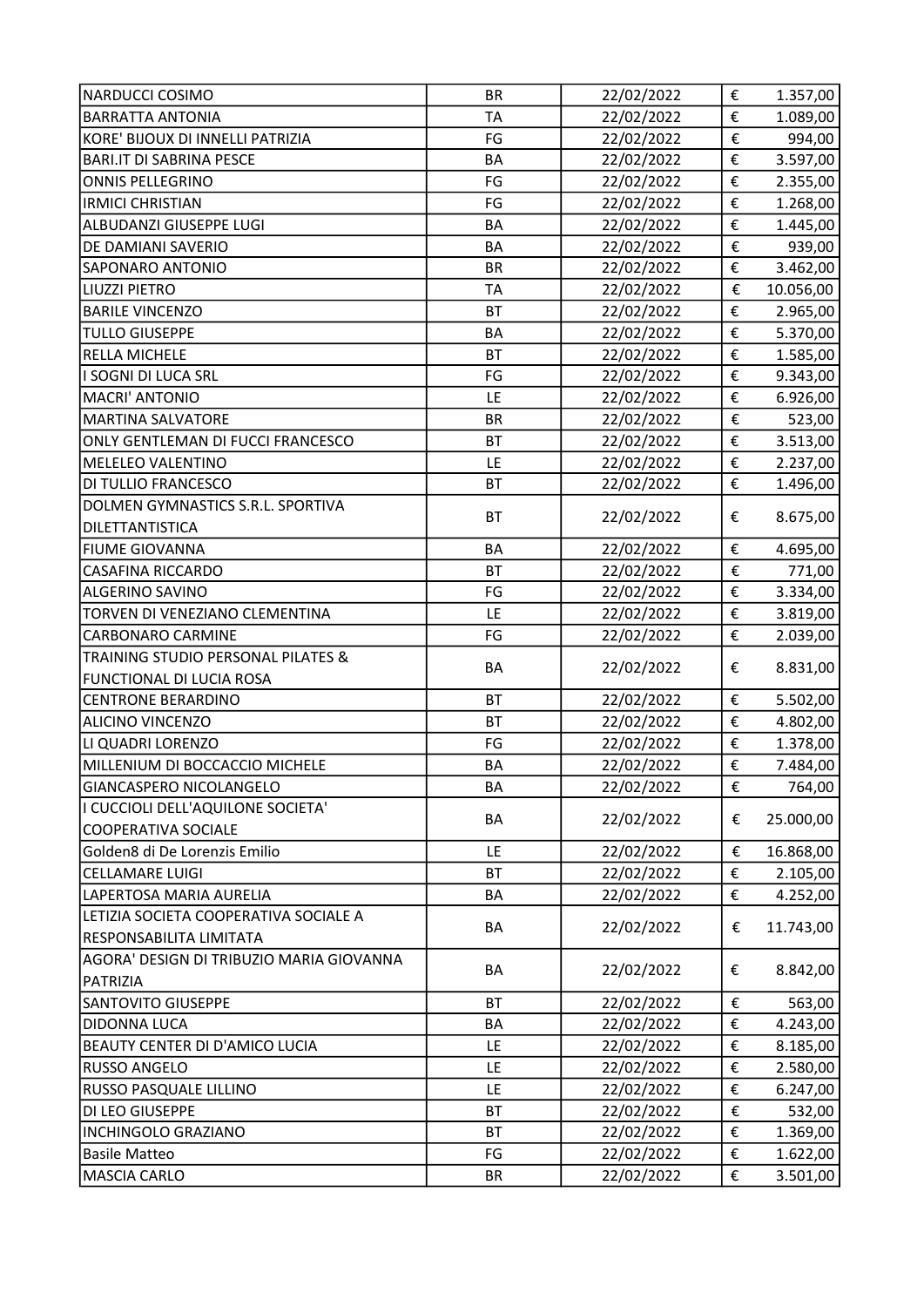| CORE - BE WELLNESS DI LOSAVIO GIAMBATTISTA  | <b>BR</b> | 22/02/2022 | €      | 16.763,00 |
|---------------------------------------------|-----------|------------|--------|-----------|
| STAR EVENTI E SERVIZI S.R.L. SEMPLIFICATA   | LE        | 04/03/2022 | €      | 10.395,00 |
| UNIPERSONALE                                |           |            |        |           |
| healt & sport srl                           | FG        | 04/03/2022 | €      | 2.861,00  |
| <b>FUMAROLA NICOLA</b>                      | <b>TA</b> | 04/03/2022 | €      | 4.707,00  |
| PAPPADOPOLI ALBERTO                         | FG        | 04/03/2022 | €      | 239,00    |
| <b>FATONE GIUSEPPE</b>                      | <b>BT</b> | 04/03/2022 | €      | 4.680,00  |
| <b>UNGARO ANTONIO</b>                       | FG        | 04/03/2022 | €      | 4.777,00  |
| <b>TUFARIELLO GIUSEPPE</b>                  | BA        | 04/03/2022 | €      | 3.776,00  |
| eleven srl                                  | LE        | 04/03/2022 | €      | 6.105,00  |
| DE DONNO MARIA ABBONDANZA                   | LE        | 04/03/2022 | €      | 6.945,00  |
| FORLANO COSIMO DAMIANO                      | <b>BT</b> | 04/03/2022 | €      | 827,00    |
| <b>GIOIA DARIO</b>                          | <b>BR</b> | 04/03/2022 | €      | 2.293,00  |
| MONFALCONE ANTONIO                          | <b>BT</b> | 04/03/2022 | €      | 8.993,00  |
| <b>RUGGIERI CARLO</b>                       | TA        | 04/03/2022 | €      | 1.243,00  |
| <b>BRUNO BARBARA</b>                        | LE        | 04/03/2022 | €      | 2.155,00  |
| <b>TURTURRO GAETANO</b>                     | <b>BA</b> | 04/03/2022 | €      | 10.145,00 |
| <b>INCHINGOLO ARCANGELO</b>                 | <b>BT</b> | 04/03/2022 | €      | 2.397,00  |
| EVER & CO.S.R.L                             | LE        | 04/03/2022 | €      | 18.079,00 |
| QUARANTA STEFANO GIUSEPPE EMANUELE          | <b>TA</b> | 04/03/2022 | €      | 25.000,00 |
| LOPERFIDO FRANCESCO                         | <b>BA</b> | 04/03/2022 | €      | 4.111,00  |
| BODY SMILE DI LEONARDO DE CANDIA            | <b>BA</b> | 04/03/2022 | €      | 8.470,00  |
| DEMOS FITNESS DI MAZZOTTA MONIA             | LE        | 04/03/2022 | €      | 1.998,00  |
| LABOR S.C.S.S.D                             | FG        | 04/03/2022 | €      | 25.000,00 |
| <b>ACQUAVIVA FABIO</b>                      | <b>TA</b> | 04/03/2022 | €      | 666,00    |
| OPSS DI SGARRA NUNZIA                       | <b>BT</b> | 04/03/2022 | €      | 1.786,00  |
| PER UN PELO DI MANFREDI LUISA               | BA        | 04/03/2022 | €      | 2.568,00  |
| DI CEGLIE GIOVANNI                          | <b>BT</b> | 04/03/2022 | €      | 3.015,00  |
| TOMMASONE PASQUALE                          | FG        | 04/03/2022 | €      | 4.527,00  |
| DI GESU' PATRIZIA                           | LE        | 04/03/2022 | €      | 2.838,00  |
| <b>DINOI MARIANGELA</b>                     | <b>TA</b> | 04/03/2022 | €      | 25.000,00 |
|                                             |           |            |        |           |
| THE GLAMOUR DI TATIANA GUERCIA              | FG        | 04/03/2022 | €<br>€ | 4.282,00  |
| <b>SCHIAVONE MARTINO</b>                    | <b>TA</b> | 04/03/2022 |        | 7.073,00  |
| LU.LU. SRLS                                 | FG        | 04/03/2022 | €      | 1.651,00  |
| RUSH BARBER SHOP DI PARTIPILO ALESSIO       | BA        | 04/03/2022 | €      | 3.735,00  |
| Silvana di Agatone Silvana                  | FG        | 04/03/2022 | €      | 1.691,00  |
| PETROSILLO MERY NUNZIA                      | BA        | 04/03/2022 | €      | 2.574,00  |
| CANNONE VITO & DI PALMA ANTONIO SNC         | BT        | 04/03/2022 | €      | 3.835,00  |
| <b>FIERRO CRISTINA</b>                      | FG        | 04/03/2022 | €      | 2.424,00  |
| VENERE PROFESSIONAL CENTER DI PASSARO ANNA  | BA        | 04/03/2022 | €      | 4.915,00  |
| <b>RAI DI SINGH BALJIT</b>                  | <b>BA</b> | 04/03/2022 | €      | 2.026,00  |
| Stefanelli Domenico                         | FG        | 04/03/2022 | €      | 2.484,00  |
| <b>G-DANCE SHOES DI PATRUNO GIULIO</b>      | LE        | 14/03/2022 | €      | 11.339,00 |
| DE GIOSA PATRIZIA                           | LE        | 14/03/2022 | €      | 12.776,00 |
| LUZIO ROCCO                                 | LE        | 14/03/2022 | €      | 7.781,00  |
| CAVE 1882 FITNESS CLUB DI MATARRESE ANTONIO | ВT        | 14/03/2022 | €      | 5.481,00  |
| L'ANGOLO DEL RISPARMIO DI IADAROLA GRAZIA   | <b>BA</b> | 14/03/2022 | €      | 8.625,00  |
| Made in Puglia di Irina Kurepova            | BA        | 14/03/2022 | €      | 4.148,00  |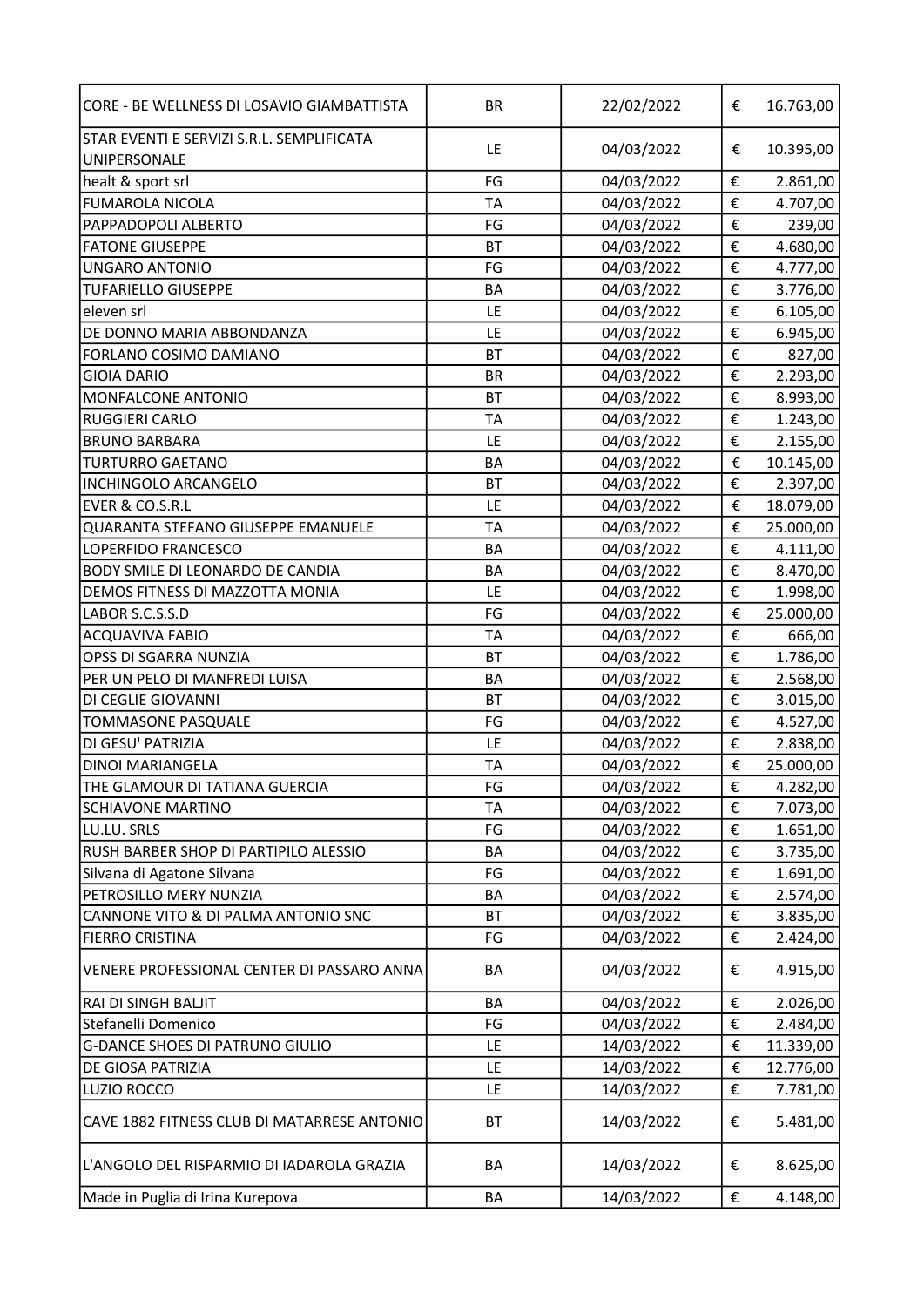| <b>LACERENZA NICOLA</b>                                          | <b>TA</b> | 14/03/2022 | €                     | 1.893,00  |
|------------------------------------------------------------------|-----------|------------|-----------------------|-----------|
| TATTOLO AMBROGIO                                                 | <b>BT</b> | 14/03/2022 | €                     | 2.128,00  |
| PORRO SAVINO                                                     | <b>BT</b> | 14/03/2022 | €                     | 3.983,00  |
| <b>NUZZO GIUSEPPE</b>                                            | <b>TA</b> | 14/03/2022 | €                     | 2.967,00  |
| <b>MANSI GIUSEPPE</b>                                            | <b>BT</b> | 14/03/2022 | €                     | 2.477,00  |
| <b>STEFANIZZI ROBERTO</b>                                        | LE        | 14/03/2022 | €                     | 877,00    |
| <b>FATONE RAFFAELE</b>                                           | <b>BT</b> | 14/03/2022 | €                     | 2.226,00  |
| <b>TOMMASONE ANTONIO</b>                                         | FG        | 14/03/2022 | €                     | 3.892,00  |
| OTTOLINO FRANCESCO                                               | <b>BA</b> | 14/03/2022 | €                     | 2.319,00  |
| DI CEGLIE PANTALEO                                               | <b>BT</b> | 14/03/2022 | €                     | 11.745,00 |
| <b>CORVINO GIUSEPPE</b>                                          | FG        | 14/03/2022 | €                     | 675,00    |
| Nacci Giuseppe                                                   | <b>BR</b> | 14/03/2022 | €                     | 4.532,00  |
| <b>IACONETA MATTEO</b>                                           | FG        | 14/03/2022 | €                     | 11.779,00 |
| <b>MONTERISI RICCARDO</b>                                        | <b>BT</b> | 14/03/2022 | €                     | 2.407,00  |
| <b>ZAGARIA GIUSEPPE</b>                                          | <b>BT</b> | 14/03/2022 | €                     | 2.745,00  |
| PICA MARIA                                                       | <b>TA</b> | 14/03/2022 | €                     | 2.122,00  |
| DI NOIA PIETRO                                                   | FG        | 14/03/2022 | €                     | 676,00    |
| REDDAVIDE FRANCESCO                                              | FG        | 14/03/2022 | €                     | 5.303,00  |
| <b>MARTIRE FRANCESCO</b>                                         | BA        | 14/03/2022 | $\overline{\epsilon}$ | 8.004,00  |
| <b>FARI' MINO</b>                                                | LE        | 14/03/2022 | €                     | 5.535,00  |
| <b>FITNESS LAB SAS</b>                                           | BA        | 14/03/2022 | €                     | 10.214,00 |
|                                                                  |           |            |                       |           |
| ALIANTE SOCIETA' COOPERATIVA SOCIALE A R.L.                      | FG        | 14/03/2022 | €                     | 25.000,00 |
| <b>TUCCILLO GIULIO</b>                                           | <b>TA</b> | 14/03/2022 | €                     | 3.521,00  |
| D.I. LADYNAUTICA DI SCIACOVELLI CRESCENZA                        | BA        | 14/03/2022 | €                     | 2.945,00  |
| <b>AMORICO VINCENZO</b>                                          | FG        | 14/03/2022 | €                     | 8.727,00  |
| ERMES WELLBEING CLUB S.N.C. DI D'IPPOLITO                        |           |            |                       |           |
| ALESSANDRO & C.                                                  | <b>TA</b> | 14/03/2022 | €                     | 1.089,00  |
| <b>LISO RICCARDO</b>                                             | <b>BT</b> | 14/03/2022 | €                     | 1.012,00  |
| <b>GIORGIO SANTESE SNC DI SALVATORE E</b>                        |           |            |                       | 24.758,00 |
| <b>FRANCESCO SANTE</b>                                           | LE        | 14/03/2022 | €                     |           |
| <b>TIBELLO GUIDO</b>                                             | FG        | 14/03/2022 | €                     | 1.184,00  |
| <b>MURGIA VITANTONIO</b>                                         | BA        | 14/03/2022 | €                     | 9.103,00  |
| LA FENICE STORE DI BUCCOLIERO NOEMI                              | TA        | 14/03/2022 | €                     | 2.991,00  |
| ITER CENTER S.N.C. DI STEFANO E DANILO DE                        |           |            |                       |           |
| <b>GIORGI</b>                                                    | LE        | 14/03/2022 | €                     | 5.362,00  |
| MELCHIONDA LEONARDO                                              | FG        | 14/03/2022 | €                     | 4.059,00  |
| <b>SGARRA MICHELE</b>                                            | <b>BT</b> | 14/03/2022 | €                     | 1.124,00  |
| <b>GUARINO DAMIANO</b>                                           | <b>BR</b> | 14/03/2022 | €                     | 2.085,00  |
| MARGIOTTA CASALUCI ANTONIO                                       | LE        | 14/03/2022 | €                     | 1.305,00  |
| ALESSANDRO DOMENICO                                              | BT        | 14/03/2022 | €                     | 3.427,00  |
| Musa Football Center di Musa Francesco                           | <b>BR</b> | 14/03/2022 | €                     | 699,00    |
| <b>BONFILIO GIANLUCA</b>                                         | FG        | 14/03/2022 | €                     | 358,00    |
| DI BIASE CARMELO                                                 | TA        | 14/03/2022 | €                     | 2.299,00  |
| PARRUCCHIERE PER UOMO ""LEO"" DI BIRARDI                         | BA        | 14/03/2022 | €                     | 3.332,00  |
| <b>MAZZONE LEONARDO</b><br>CORSO 45 DI SALVEMINI MATTIA STEFANIA | FG        | 14/03/2022 | €                     | 6.121,00  |
| <b>LISO GABRIELE</b>                                             | BT        | 14/03/2022 | €                     | 2.009,00  |
| CAVUOTO CATALDO                                                  | BA        | 14/03/2022 | €                     | 1.436,00  |
| <b>COMPIERCHIO NATALE</b>                                        | FG        | 14/03/2022 | €                     | 9.690,00  |
|                                                                  |           |            |                       |           |
| <b>LOCANTORE ANTONIO</b>                                         | ВT        | 14/03/2022 | €                     | 2.797,00  |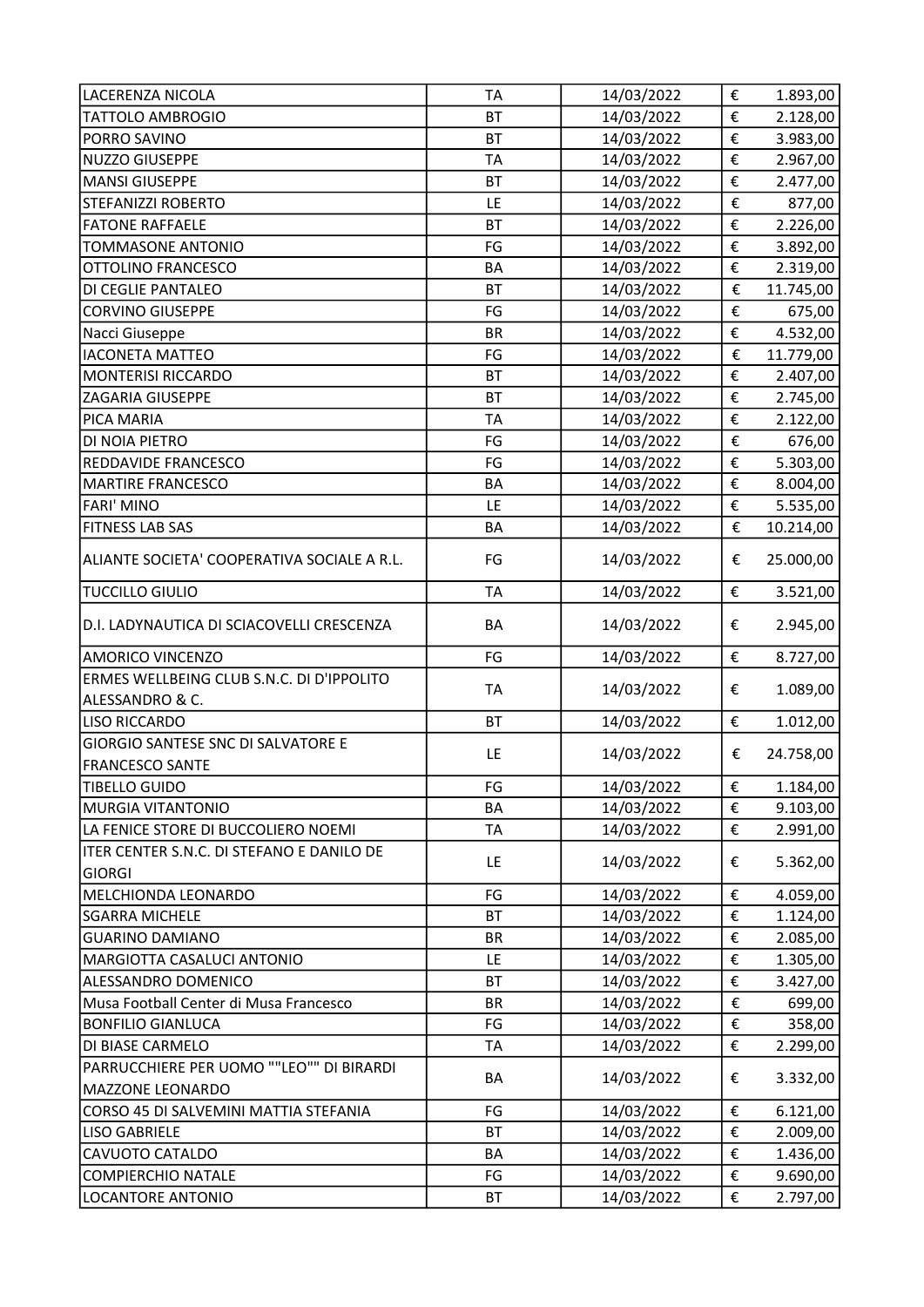| Cassanelli S.r.l.                                                        | <b>BT</b>       | 14/03/2022               | €                       | 25.000,00            |
|--------------------------------------------------------------------------|-----------------|--------------------------|-------------------------|----------------------|
| ELISIR PARRUCCHIERI DI LOSACCO COSIMO                                    |                 |                          |                         |                      |
| <b>DAMIANO FABIO</b>                                                     | FG              | 14/03/2022               | €                       | 2.778,00             |
| <b>TAGLIENTE ROBERTO</b>                                                 | <b>TA</b>       | 14/03/2022               | €                       | 1.298,00             |
| HAPPYLAND SOCIETA' A RESPONSABILITA'                                     | LE              | 14/03/2022               | €                       | 25.000,00            |
| LIMITATA SEMPLIFICATA                                                    |                 |                          |                         |                      |
| <b>EPIFANI MATTEO</b>                                                    | LE              | 14/03/2022               | €                       | 4.316,00             |
| LA TORRE LUIGI                                                           | FG              | 14/03/2022               | €                       | 1.850,00             |
| <b>GRAPHIC COMUNICATIVE TECNOLOGIES DI</b><br><b>STEFANIA D'AMICO</b>    | <b>BR</b>       | 14/03/2022               | €                       | 2.257,00             |
| DUE ERRE MODA DI RAIMONDI MICHELE                                        | <b>BT</b>       | 14/03/2022               | €                       | 794,00               |
| CALZATURE PORTOSO DI PORTOSO FRANCESCO                                   | BA              | 14/03/2022               | €                       | 7.364,00             |
| GIRASOLE SOCIETA' COOPERATIVA SOCIALE                                    | <b>TA</b>       | 14/03/2022               | €                       | 25.000,00            |
| DE SARIO PIETRO                                                          | <b>BA</b>       | 14/03/2022               | €                       | 4.634,00             |
| <b>BONADIES GIANFRANCO</b>                                               | <b>BT</b>       | 14/03/2022               | €                       | 2.489,00             |
| OTRE' SSD A R.L.                                                         | <b>BA</b>       | 14/03/2022               | €                       | 25.000,00            |
| <b>COSIMO BRUNETTI</b>                                                   | <b>BR</b>       | 14/03/2022               | €                       | 9.808,00             |
| LAZZARI STRUMENTI DI ANGIOLILLO ANNA                                     | LE              | 14/03/2022               | €                       | 4.396,00             |
| <b>IACOVAZZI GIOVANNI</b>                                                | <b>BR</b>       | 14/03/2022               | €                       | 11.928,00            |
| <b>NEW GENERATION SPORTS SRL</b>                                         | <b>BA</b>       | 14/03/2022               | €                       | 2.923,00             |
| <b>MARE SPORT SRL</b>                                                    | <b>BR</b>       | 14/03/2022               | €                       | 4.674,00             |
| PERRUNI PAOLA                                                            | <b>TA</b>       | 14/03/2022               | €                       | 6.531,00             |
| <b>FATO GIORGIO</b>                                                      | <b>BA</b>       | 14/03/2022               | €                       | 2.291,00             |
| POSO ROBERTO                                                             | LE              | 14/03/2022               | €                       | 1.881,00             |
| <b>EVANGELISTA MICHELE</b>                                               | <b>BT</b>       | 14/03/2022               | €                       | 4.032,00             |
| CASAMASSIMA SALVATORE                                                    | <b>BT</b>       | 14/03/2022               | €                       | 9.059,00             |
| LOMUSCIO VINCENZO                                                        | <b>BT</b>       | 14/03/2022               | €                       | 3.174,00             |
| <b>INCHINGOLO VINCENZO</b>                                               | <b>BT</b>       | 14/03/2022               | €                       | 2.489,00             |
| LILLO SABINO                                                             | <b>BT</b>       | 14/03/2022               | €                       | 6.329,00             |
| DI SCHIENA MAURO                                                         | BT              | 14/03/2022               | €                       | 1.731,00             |
| FISICAMENTEINFORMA DI DALOISO ANTONIO                                    | BT              | 14/03/2022               | €                       | 1.252,00             |
| <b>CIRSONE LUCIA</b>                                                     | FG              | 14/03/2022               | €                       | 1.871,00             |
| RINALDI TATIANA ANNA                                                     | FG              | 14/03/2022               | €                       | 14.238,00            |
| <b>GALEONE PIERO</b>                                                     | <b>TA</b>       | 14/03/2022               | €                       | 5.416,00             |
| DELLE DONNE CESARIO                                                      | LE              | 14/03/2022               | €                       | 1.053,00             |
| <b>ANGELILLI COSTANTINO</b>                                              | FG              | 14/03/2022               | €                       | 786,00               |
| <b>SPORT HOUSE SRL</b>                                                   | FG              | 14/03/2022               | €                       | 6.436,00             |
| <b>BIANCOFIORE GIANLUCA</b>                                              | BA              | 14/03/2022               | €                       | 2.730,00             |
| MICCOLI JLENIA                                                           | TA              | 14/03/2022               | €                       | 2.868,00             |
| <b>SIPONE CLAUDIO</b>                                                    | <b>BT</b>       | 14/03/2022               | €                       | 2.750,00             |
| LORUSSO NICOLA                                                           | <b>BT</b>       | 14/03/2022               | €                       | 1.418,00             |
| <b>SPANO ANTONIA</b>                                                     | LE              | 21/03/2022               | $\boldsymbol{\epsilon}$ | 5.262,00             |
| PESCE VINCENZO                                                           | <b>BT</b>       | 21/03/2022               | €                       | 4.129,00             |
| GIARDINELLI NEWS DI GIARDINELLI SIMONA & C.                              | BA              | 21/03/2022               | €                       | 17.312,00            |
| S.A.S.                                                                   |                 |                          |                         |                      |
| <b>GALEONE GIOVALDO</b>                                                  | <b>TA</b>       | 21/03/2022               | €                       | 386,00               |
| <b>CASALE MARIA ANTONIETTA</b><br>PLANET VOGUE CASA DI GIMMI PAOLANTONIO | <b>BR</b><br>BA | 21/03/2022<br>21/03/2022 | €<br>€                  | 3.214,00<br>1.518,00 |
|                                                                          |                 |                          |                         |                      |
| <b>NEGRO MARCO</b>                                                       | LE              | 21/03/2022               | $\boldsymbol{\epsilon}$ | 716,00               |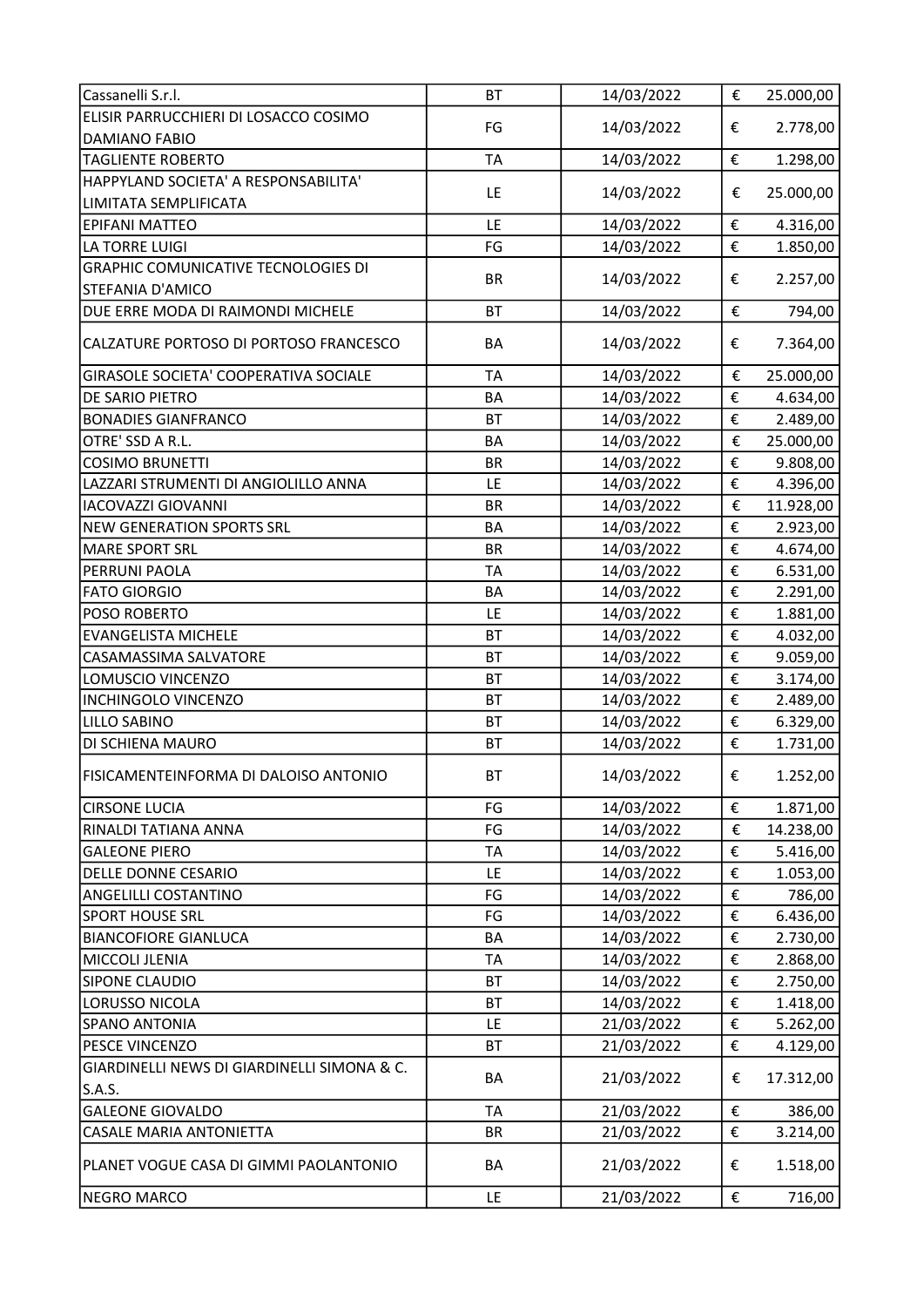| CLUB 2000 SPORT & WELLNESS CENTER SOCIETA'   |           |            |                         |           |
|----------------------------------------------|-----------|------------|-------------------------|-----------|
| SPORTIVA DILETTANTISTICA A RESPONSABILITA'   | BA        | 21/03/2022 | €                       | 25.000,00 |
| <b>LIMITATA</b>                              |           |            |                         |           |
| NEW OLIMPIC S.S.D. A R.L.                    | BA        | 21/03/2022 | €                       | 25.000,00 |
|                                              |           |            |                         |           |
| SPORTS AND EVENTS SOCIETA' SPORTIVA          | <b>BA</b> | 21/03/2022 | €                       | 18.769,00 |
| DILETTANTISTICA A RESPONSABILITA' LIMITATA   |           |            |                         |           |
| Sports Up ssd a r.l.                         | <b>BA</b> | 21/03/2022 | €                       | 11.137,00 |
| MOCCIA DOMENICO                              | FG        | 21/03/2022 | €                       | 2.479,00  |
| DE TULLIO MICHELE                            | BA        | 21/03/2022 | €                       | 1.364,00  |
| <b>MANCINI ANTONIO</b>                       | <b>BR</b> | 21/03/2022 | €                       | 1.093,00  |
| Cooperativa Sociale Marinosci                | <b>TA</b> | 21/03/2022 | €                       | 25.000,00 |
| KALEBO DI VALERIO ANGIONE                    | BA        | 21/03/2022 | $\overline{\epsilon}$   | 1.748,00  |
| <b>ARGENTONI MASSIMILIANO</b>                | <b>BR</b> | 21/03/2022 | €                       | 2.353,00  |
| <b>ANTONELLI VITO NICOLA</b>                 | <b>BA</b> | 21/03/2022 | €                       | 5.372,00  |
| FIGHTCLUB DI CARBONE GIANLUCA & C. SOCIETA'  |           |            |                         |           |
| IN ACCOMANDITA SEMPLICE                      | BA        | 21/03/2022 | €                       | 25.000,00 |
| S.S.D. ATLANTIS a r.l.                       | LE        | 21/03/2022 | €                       | 25.000,00 |
| S.S.D. AQUAPOOL a r.l.                       | LE        | 21/03/2022 | €                       | 25.000,00 |
| <b>SPORTING CLUB SRL</b>                     | <b>BA</b> | 21/03/2022 | €                       | 2.355,00  |
| MONFALCONE NICOLA                            | <b>BT</b> | 21/03/2022 | €                       | 2.369,00  |
| Chiarelli Cosimo                             | <b>BR</b> | 21/03/2022 | €                       | 570,00    |
| Liviana BOUTIQUE srl                         | <b>TA</b> | 21/03/2022 | €                       | 7.142,00  |
| <b>ARRIVABENE ROBERTO</b>                    | LE        | 21/03/2022 | €                       | 2.696,00  |
| DI STASI NUNZIO                              | <b>BT</b> | 21/03/2022 | €                       | 6.672,00  |
| DI STASI SABINO                              | <b>BT</b> | 21/03/2022 | €                       | 535,00    |
| DI STASI DONATO                              | <b>BT</b> | 21/03/2022 | €                       | 2.740,00  |
| G. & P. FASHION SNC DI ANGELILLI PASQUALE ED |           |            |                         |           |
| <b>ANGELILLI LUIGI</b>                       | FG        | 21/03/2022 | €                       | 7.739,00  |
| PALMISANO FRANCESCO                          | <b>BA</b> | 21/03/2022 | €                       | 5.715,00  |
| PORRO RICCARDO                               | <b>BT</b> | 21/03/2022 | €                       | 1.395,00  |
| <b>NAGLIERI PIERANGELA</b>                   | <b>BA</b> | 21/03/2022 | €                       | 3.432,00  |
| PORTA ALFONSO E ZAGARIA RICCARDO SNC         | <b>BT</b> | 21/03/2022 | €                       | 4.280,00  |
| PORCELLI MICHELE                             | <b>BT</b> | 21/03/2022 | €                       | 2.584,00  |
| <b>DESEH SRL</b>                             | FG        | 21/03/2022 | €                       | 2.382,00  |
| PAOLILLO RUGGERO MARIA                       | <b>BT</b> | 21/03/2022 | €                       | 5.507,00  |
| <b>DELVECCHIO TERESA</b>                     | <b>BT</b> | 21/03/2022 | $\boldsymbol{\epsilon}$ | 1.102,00  |
| <b>VIP WELLNESS DI SERGIO ADDOLORATA</b>     | <b>BT</b> | 21/03/2022 | €                       | 4.247,00  |
| M.G. INGROSSO E DETTAGLIO DI MASSARI         |           |            |                         |           |
| <b>GIUSEPPE</b>                              | BA        | 21/03/2022 | €                       | 6.242,00  |
| <b>ROSA MATTEO</b>                           | FG        | 21/03/2022 | €                       | 1.561,00  |
| CRISANNA DI HOXHAJ ELIVERA                   | LE        | 21/03/2022 | €                       | 5.176,00  |
| Diamond Chic di Fraccacreta Giuseppina       | FG        | 21/03/2022 | €                       | 1.299,00  |
| CENTRO DI ESTETICA SANDRA"" DI PEZZULLA      |           |            |                         |           |
| SANDRA                                       | LE        | 21/03/2022 | €                       | 3.578,00  |
| CASAMASSIMA GAETANO                          | <b>BT</b> | 21/03/2022 | €                       | 3.709,00  |
| <b>STRIPPOLI ANTONIO</b>                     | <b>BT</b> | 21/03/2022 | €                       | 7.021,00  |
| NEW HAIR STYLE DI OLIVIERI ROBERTA           | LE        | 21/03/2022 | €                       | 399,00    |
| CLINICA DEL SALE DI DEMARZIO ROSALBA         | BA        | 21/03/2022 | €                       | 1.985,00  |
| <b>GYMNIKOS DI MARIO MANZARI</b>             | BA        | 21/03/2022 | €                       | 11.933,00 |
| <b>FUMAROLA MARIA TERESA</b>                 | <b>BR</b> | 21/03/2022 | €                       | 2.360,00  |
| Corebo' di Orlando Silvana                   | LE        | 21/03/2022 | €                       | 605,00    |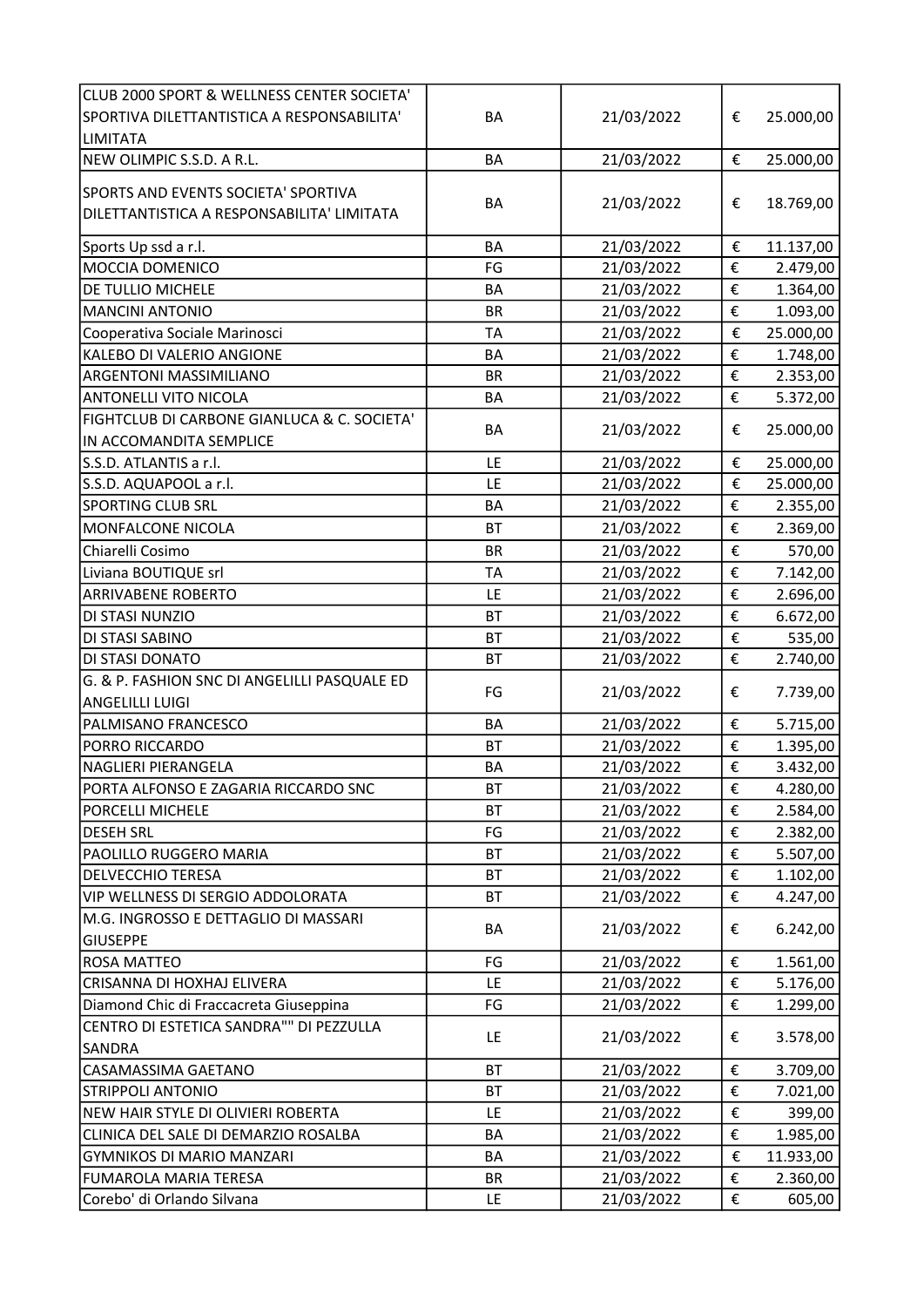| MONCELLI SEBASTIANO                        | <b>BT</b> | 21/03/2022 | €                       | 2.844,00  |
|--------------------------------------------|-----------|------------|-------------------------|-----------|
| <b>DE NIGRIS FERNANDO</b>                  | LE        | 21/03/2022 | €                       | 808,00    |
| LUCIA PIA PECORELLI                        | FG        | 21/03/2022 | €                       | 1.423,00  |
| <b>BARILE GIROLAMO</b>                     | <b>BT</b> | 21/03/2022 | €                       | 1.964,00  |
| PERRUCCI FILIBERTO                         | <b>BR</b> | 21/03/2022 | €                       | 2.084,00  |
| <b>ELEONORA ARGENTI SRL</b>                | <b>BA</b> | 21/03/2022 | €                       | 16.762,00 |
| PAGANO ALESSANDRO OVIDIO                   | FG        | 21/03/2022 | €                       | 2.477,00  |
| PORRO CARMINE                              | <b>BT</b> | 21/03/2022 | €                       | 1.151,00  |
| <b>ROMANO GIUSEPPE</b>                     | FG        | 21/03/2022 | €                       | 905,00    |
| PAULILLO MAURO                             | FG        | 21/03/2022 | €                       | 1.165,00  |
| DICANDIA ANTONIO                           | <b>BT</b> | 21/03/2022 | €                       | 6.465,00  |
| CALVANO NICOLA                             | <b>BT</b> | 21/03/2022 | €                       | 1.728,00  |
| <b>MONTERISI MICHELE</b>                   | <b>BT</b> | 21/03/2022 | €                       | 1.210,00  |
| LEONETTI MICHELE                           | <b>BT</b> | 21/03/2022 | €                       | 461,00    |
| DE VITO DOMENICO                           | <b>TA</b> | 21/03/2022 | €                       | 1.433,00  |
| FUMAROLA ANTONIO                           | <b>TA</b> | 21/03/2022 | €                       | 591,00    |
| <b>SARACINO PASQUALE</b>                   | <b>BR</b> | 21/03/2022 | €                       | 1.431,00  |
| SIMONE FRANCESCO                           | <b>BT</b> | 21/03/2022 | €                       | 6.847,00  |
| L'ISOLA CHE C'E' DI GUAGLIONE DALILA       |           |            |                         |           |
| <b>FRANCESCA</b>                           | <b>BT</b> | 21/03/2022 | €                       | 1.949,00  |
| CILLI ALESSANDRA                           | <b>BT</b> | 21/03/2022 | €                       | 1.493,00  |
| Novielli giovanni                          | <b>BA</b> | 21/03/2022 | €                       | 9.845,00  |
| ZINGAROPOLI FILIPPO                        | <b>TA</b> | 21/03/2022 | €                       | 1.961,00  |
| <b>PAROS SRL</b>                           | LE        | 21/03/2022 | €                       | 2.676,00  |
| IL CASTELLO INCANTATO SOCIETA' COOPERATIVA | <b>BR</b> | 06/04/2022 | €                       | 22.175,00 |
| STYLE PARRUCCHIERI DI RIZZO PAOLO          | <b>BR</b> | 06/04/2022 | €                       | 14.496,00 |
| <b>COLELLA GIACOMINA</b>                   | <b>BA</b> | 06/04/2022 | €                       | 2.175,00  |
| FIDELIS ANDRIA 2018 S.R.L.                 | <b>BT</b> | 06/04/2022 | €                       | 25.000,00 |
| <b>MONTRONE MICHELE</b>                    | <b>BT</b> | 06/04/2022 | €                       | 1.092,00  |
| PALERMO FIORELLA                           | <b>BR</b> | 06/04/2022 | €                       | 1.052,00  |
| MODUGNO DOMENICO                           | BT        | 06/04/2022 | €                       | 7.246,00  |
| Zoomania di Campobasso Vincenzo            | BA        | 06/04/2022 | €                       | 5.611,00  |
| <b>MARRONE NICOLA</b>                      | <b>BT</b> | 06/04/2022 | €                       | 1.990,00  |
| Marino Notarnicola                         | BA        | 06/04/2022 | €                       | 4.609,00  |
| CALZATURE ENRICO DI ROSSONI ENRICO         | LE        | 06/04/2022 | €                       | 992,00    |
| <b>LIPPOLIS LEONARDO</b>                   | BA        | 06/04/2022 | €                       | 6.513,00  |
| MODA D SEI SRL                             | BT        | 06/04/2022 | $\boldsymbol{\epsilon}$ | 25.000,00 |
| PARENZA NICOLA                             | BT        | 06/04/2022 | €                       | 3.983,00  |
| FOR HER HAIR STYLIST DI DOMENICO FANTASIA  | BA        | 06/04/2022 | €                       | 3.852,00  |
| <b>GRATTAGLIANO DOMENICO</b>               | BA        | 06/04/2022 | €                       | 3.531,00  |
| <b>ERA ORA SRL</b>                         | BA        | 06/04/2022 | €                       | 14.906,00 |
| SALVAVITA SUSI                             | FG        | 06/04/2022 | €                       | 377,00    |
| <b>ALICINO VITO</b>                        | ВT        | 06/04/2022 | €                       | 5.333,00  |
| <b>GAZZILLO ANTONIO</b>                    | BT        | 06/04/2022 | €                       | 1.633,00  |
| LAFORNARA RENATO                           | <b>TA</b> | 06/04/2022 | €                       | 451,00    |
| TRUE STYLE BY GIOVANNI CICIRIELLO          | <b>BT</b> | 06/04/2022 | €                       | 1.684,00  |
| <b>IMBRIANI DAVIDE</b>                     | LE        | 06/04/2022 | €                       | 990,00    |
| ITALO CALZATURE DI DANILO FERROCINO        | LE        | 06/04/2022 | €                       | 220,00    |
| <b>CICCIOTTI GIUSEPPE</b>                  | FG        | 06/04/2022 | €                       | 8.738,00  |
| M.S. DI PICCINNO FLAVIO                    | LE        | 06/04/2022 | €                       | 897,00    |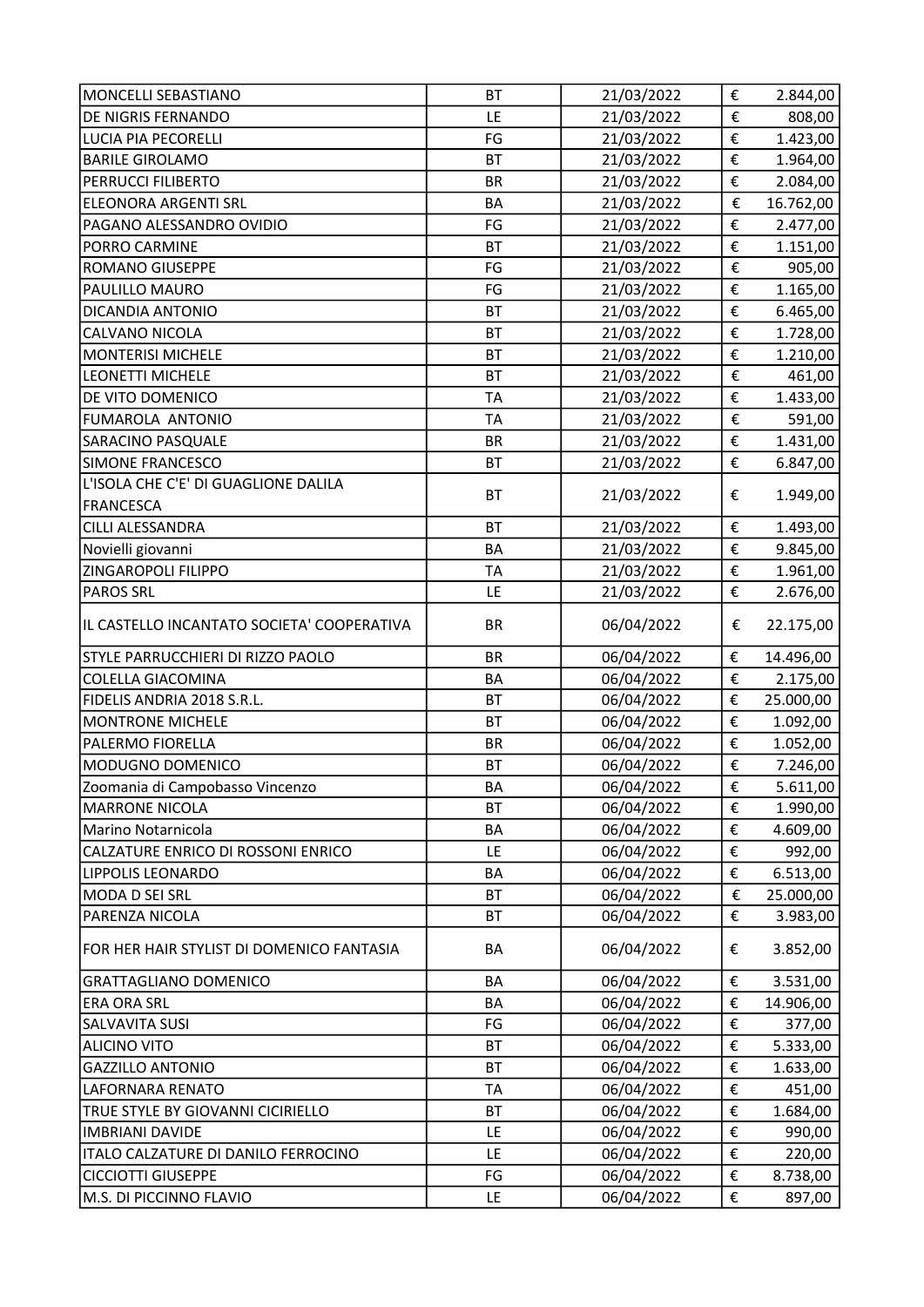| <b>TRESCA ANTONIO</b>                         | <b>BT</b> | 06/04/2022 | €                       | 1.765,00  |
|-----------------------------------------------|-----------|------------|-------------------------|-----------|
| LENOCI DOMENICO                               | <b>TA</b> | 06/04/2022 | €                       | 1.723,00  |
| PALUMBO FRANCESCO                             | <b>BA</b> | 06/04/2022 | €                       | 2.033,00  |
| DELLE NOCI GAETANO                            | <b>BA</b> | 06/04/2022 | €                       | 2.203,00  |
| <b>SACCOTELLI VINCENZO</b>                    | <b>BT</b> | 06/04/2022 | €                       | 8.721,00  |
| HAIR FASCHION DI NEGRO LUCIA                  | LE        | 06/04/2022 | €                       | 2.104,00  |
| <b>NOVEMBRINO PIETRO</b>                      | BA        | 06/04/2022 | €                       | 2.817,00  |
| <b>ACQUAMADRE SPA SRLS</b>                    | BA        | 06/04/2022 | €                       | 15.528,00 |
| JOY FIT SOCIETA' SPORTIVA DILETTANTISTICA A   |           |            |                         |           |
| RESPONSABILITA' LIMITATA                      | <b>BA</b> | 06/04/2022 | €                       | 25.000,00 |
| PINTO RAFFAELE                                | <b>BA</b> | 06/04/2022 | €                       | 1.936,00  |
| <b>CESARIA LISA</b>                           | <b>BR</b> | 06/04/2022 | €                       | 2.184,00  |
| <b>GIANFREDA DOMENICO</b>                     | <b>BR</b> | 06/04/2022 | €                       | 3.225,00  |
| <b>STERNATIVO CRISTIAN</b>                    | <b>BR</b> | 06/04/2022 | €                       | 10.712,00 |
| <b>FAVALE DANIELE</b>                         | LE        | 06/04/2022 | €                       | 1.341,00  |
| LE MERAVIGLIE DI OZ S.R.L.                    | BA        | 06/04/2022 | €                       | 4.212,00  |
| DI CLEMENTE GIUSEPPE                          | <b>BT</b> | 06/04/2022 | €                       | 1.237,00  |
| WELLCLAM S.R.L. UNIPERSONALE                  | <b>BA</b> | 06/04/2022 | €                       | 23.160,00 |
| <b>CARUSO GAETANA</b>                         | FG        | 06/04/2022 | €                       | 1.292,00  |
| <b>MARROCCO RAFFAELE</b>                      | LE        | 06/04/2022 | €                       | 2.755,00  |
| <b>DILAURO ANTONIO</b>                        | <b>BA</b> | 06/04/2022 | €                       | 2.874,00  |
|                                               |           |            |                         |           |
| BELLEZZA IN BENESSERE DI COSIMO MARZOLLA      | <b>BA</b> | 06/04/2022 | €                       | 1.092,00  |
| <b>BRASSFLOW di Marco Lorusso</b>             | BA        | 06/04/2022 | €                       | 6.584,00  |
| LAGALANTE MARCO                               | BA        | 06/04/2022 | €                       | 1.996,00  |
| <b>INDIVERI VINCENZO</b>                      | <b>BA</b> | 06/04/2022 | €                       | 4.067,00  |
| ODORINO MARCO                                 | BA        | 06/04/2022 | €                       | 1.698,00  |
| <b>NITOSI MAURO</b>                           | LE        | 06/04/2022 | €                       | 1.419,00  |
| <b>INDIVERI FRANCESCO</b>                     | <b>BA</b> | 06/04/2022 | €                       | 1.983,00  |
| <b>IACOBUCCI LUCA</b>                         | <b>BR</b> | 06/04/2022 | €                       | 9.388,00  |
| ABBIGLIAMENTO LUNGARNO DI STINCONE            | LE        |            | €                       |           |
| <b>LUCIANA</b>                                |           | 06/04/2022 |                         | 3.685,00  |
| <b>BALDACCHINO ANGELA</b>                     | <b>BT</b> | 06/04/2022 | €                       | 1.750,00  |
| antonucci valentina                           | <b>TA</b> | 06/04/2022 | €                       | 3.194,00  |
| ALESSANDRO VERDE - BOUTIQUE UOMO              | <b>BT</b> | 06/04/2022 | €                       | 4.982,00  |
| <b>SANTORO PIETRO</b>                         | <b>BR</b> | 06/04/2022 | €                       | 989,00    |
| DELLA CORTE ANTONIO                           | <b>BR</b> | 06/04/2022 | $\boldsymbol{\epsilon}$ | 1.135,00  |
| DI COSTE ARCANGELO                            | <b>BR</b> | 06/04/2022 | €                       | 674,00    |
| <b>SGARRA FRANCESCO</b>                       | <b>BT</b> | 06/04/2022 | €                       | 861,00    |
| CONTEGIACOMO LUIGI                            | BA        | 06/04/2022 | €                       | 5.685,00  |
| CENTRO SPORTIVO DI FRANCO MICHELE             | BA        | 06/04/2022 | €                       | 4.227,00  |
| <b>COCOMAZZI ADELE</b>                        | FG        | 06/04/2022 | €                       | 1.881,00  |
| DEFLORIO ANTONIO                              | BA        | 06/04/2022 | €                       | 1.708,00  |
| Ciracì Giovanni                               | <b>BR</b> | 06/04/2022 | €                       | 3.191,00  |
| <b>BARBERIO MARIANGELA</b>                    | BA        | 06/04/2022 | €                       | 3.087,00  |
| DOMOTIC SERVICE di ANTONIO SORRENTO           | LE        | 20/04/2022 | €                       | 4.801,00  |
| BACKPAIN S.A.S. DI BRUGADA RICARDO R.R. & CO. | BA        | 20/04/2022 | €                       | 4.629,00  |
| PORTULANO DANILO                              | <b>TA</b> | 20/04/2022 | €                       | 3.965,00  |
| HELIOS SPORT CENTER DI TOMASICCHIO SAS        | FG        | 20/04/2022 | €                       | 6.484,00  |
| <b>MAFFIONE FRANCESCO</b>                     | FG        | 20/04/2022 | €                       | 2.706,00  |
| SIMEONE ASSUNTA S.R.L.                        | TA        | 20/04/2022 | €                       | 25.000,00 |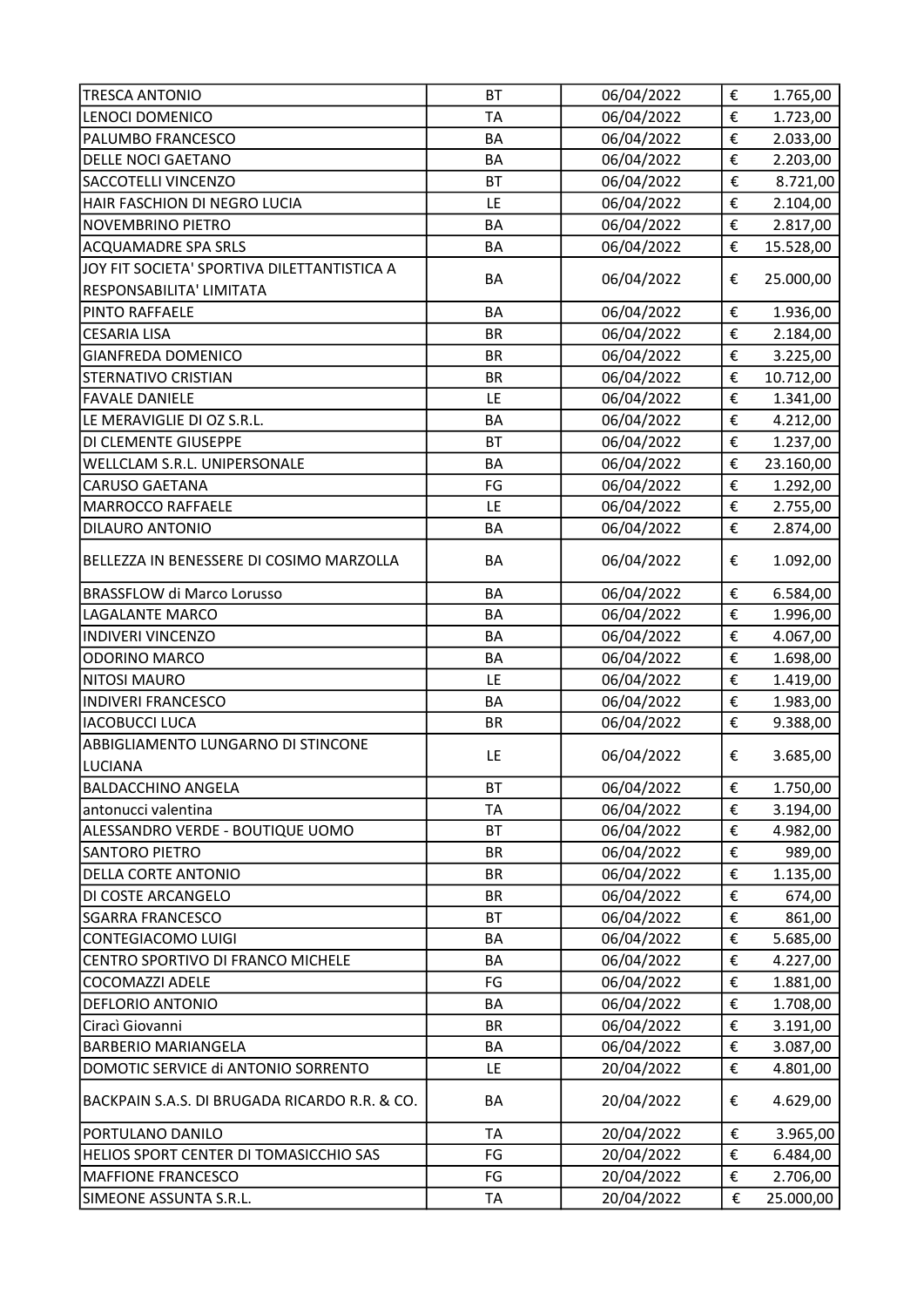| NUOVA EUROPA DI MAFFIONE ANTONIO &               |           |            |   |           |
|--------------------------------------------------|-----------|------------|---|-----------|
| MAURO S.N.C.                                     | FG        | 20/04/2022 | € | 19.549,00 |
| maxima fireworks di raffaele manzari             | BA        | 20/04/2022 | € | 5.805,00  |
| DICANOSA FRANCESCO PAOLO                         | BA        | 20/04/2022 | € | 4.100,00  |
| PUNTO E A CALCIO SAS DI PESCHECHERA ANDREA<br>8C | <b>BT</b> | 20/04/2022 | € | 7.243,00  |
| <b>ANCONA LUCIANO</b>                            | <b>BR</b> | 20/04/2022 | € | 3.059,00  |
| CMC BROS S.R.L.                                  | <b>BA</b> | 20/04/2022 | € | 25.000,00 |
| <b>RAFASCHIERI LORENZO</b>                       | BA        | 20/04/2022 | € | 11.017,00 |
| MONTUORI PAOLO                                   | FG        | 20/04/2022 | € | 2.029,00  |
| <b>BOLOGNINI MICHELE</b>                         | <b>BA</b> | 20/04/2022 | € | 2.159,00  |
| <b>FANIZZI GESUMINO</b>                          | BA        | 20/04/2022 | € | 3.247,00  |
| <b>FRANCESCO CARLA'</b>                          | LE        | 20/04/2022 | € | 1.547,00  |
| <b>CAVALLO ANTONIO</b>                           | <b>BR</b> | 20/04/2022 | € | 1.552,00  |
| T.R. S.A.S. DI TONDOI DAVIDE & C.                | LE        | 20/04/2022 | € | 12.496,00 |
| <b>ARCIERI GIOVANNI</b>                          | <b>BT</b> | 20/04/2022 | € | 875,00    |
| <b>CICCIOTTI MICHELE</b>                         | FG        | 20/04/2022 | € | 11.233,00 |
| <b>CORINA UGO</b>                                | LE        | 20/04/2022 | € | 1.574,00  |
| Forlano Domenico                                 | <b>BT</b> | 20/04/2022 | € | 1.588,00  |
| DE PASCALI GIUSEPPE                              | LE        | 20/04/2022 | € | 1.682,00  |
| PENTASSUGLIA COSIMO                              | <b>BR</b> | 20/04/2022 | € | 871,00    |
| PORCELLI MICHELE                                 | <b>BT</b> | 20/04/2022 | € | 1.597,00  |
| TARANTA MANIA DI SICILIANO TOMMASO               | LE        | 20/04/2022 | € | 3.921,00  |
| treglia daniele                                  | LE        | 20/04/2022 | € | 1.464,00  |
| <b>GAZZILLO LUIGI</b>                            | <b>BT</b> | 20/04/2022 | € | 2.850,00  |
| <b>GUARINO ROBERTO</b>                           | <b>BR</b> | 20/04/2022 | € | 4.177,00  |
| <b>PARISI PIETRO</b>                             | <b>BR</b> | 20/04/2022 | € | 1.428,00  |
| <b>TISTI MARCO</b>                               | <b>BA</b> | 20/04/2022 | € | 1.374,00  |
| <b>FORNARO FRANCESCO</b>                         | <b>TA</b> | 20/04/2022 | € | 4.628,00  |
| <b>MANICONE GIUSEPPE</b>                         | <b>TA</b> | 20/04/2022 | € | 3.728,00  |
| <b>DELL'ERBA ANTONIO</b>                         | <b>TA</b> | 20/04/2022 | € | 24.419,00 |
| <b>GAZZILLO VINCENZO</b>                         | <b>BT</b> | 20/04/2022 | € | 6.015,00  |
| <b>IAIA LUCIANO</b>                              | <b>BR</b> | 20/04/2022 | € | 1.241,00  |
| <b>ALTAMURA MICHELE</b>                          | BA        | 20/04/2022 | € | 21.739,00 |
| CARLUCCI ADDOLORATA                              | BA        | 20/04/2022 | € | 24.209,00 |
| <b>ANDRIULO GIUSEPPE</b>                         | <b>BR</b> | 20/04/2022 | € | 942,00    |
| <b>COSTANTINO ANTONIO</b>                        | <b>BR</b> | 20/04/2022 | € | 3.409,00  |
| MANFREDI ANNA RITA                               | LE        | 20/04/2022 | € | 1.628,00  |
| PAGLIARA VITO                                    | <b>BR</b> | 20/04/2022 | € | 865,00    |
| <b>CICCARESE DANIELE</b>                         | <b>BR</b> | 20/04/2022 | € | 12.236,00 |
| BODY TECHNOFITNESS DI GIULIANI DOMENICO          |           |            |   |           |
| S.A.S.                                           | FG        | 20/04/2022 | € | 6.105,00  |
| <b>STARACE PASQUALE</b>                          | FG        | 20/04/2022 | € | 878,00    |
| <b>INNOCENZIO GAETANO</b>                        | LE        | 20/04/2022 | € | 901,00    |
| <b>VALENTINI GIUSEPPE</b>                        | TA        | 20/04/2022 | € | 4.331,00  |
| <b>ORSINI SRLS</b>                               | LE        | 20/04/2022 | € | 8.317,00  |
| guarino pietro                                   | <b>BR</b> | 20/04/2022 | € | 2.623,00  |
| <b>IAIA GILDO</b>                                | <b>BR</b> | 20/04/2022 | € | 3.623,00  |
| CICITA DI SCARANGELLA CHIARA                     | <b>BA</b> | 20/04/2022 | € | 11.202,00 |
| SILVESTRI TRATTENIMENTI S.R.L.                   | BA        | 20/04/2022 | € | 25.000,00 |
|                                                  |           |            |   |           |
| HAIR STYLE S.N.C. DI VALENTINA SONORO & C.       | LE        | 27/04/2022 | € | 2.818,00  |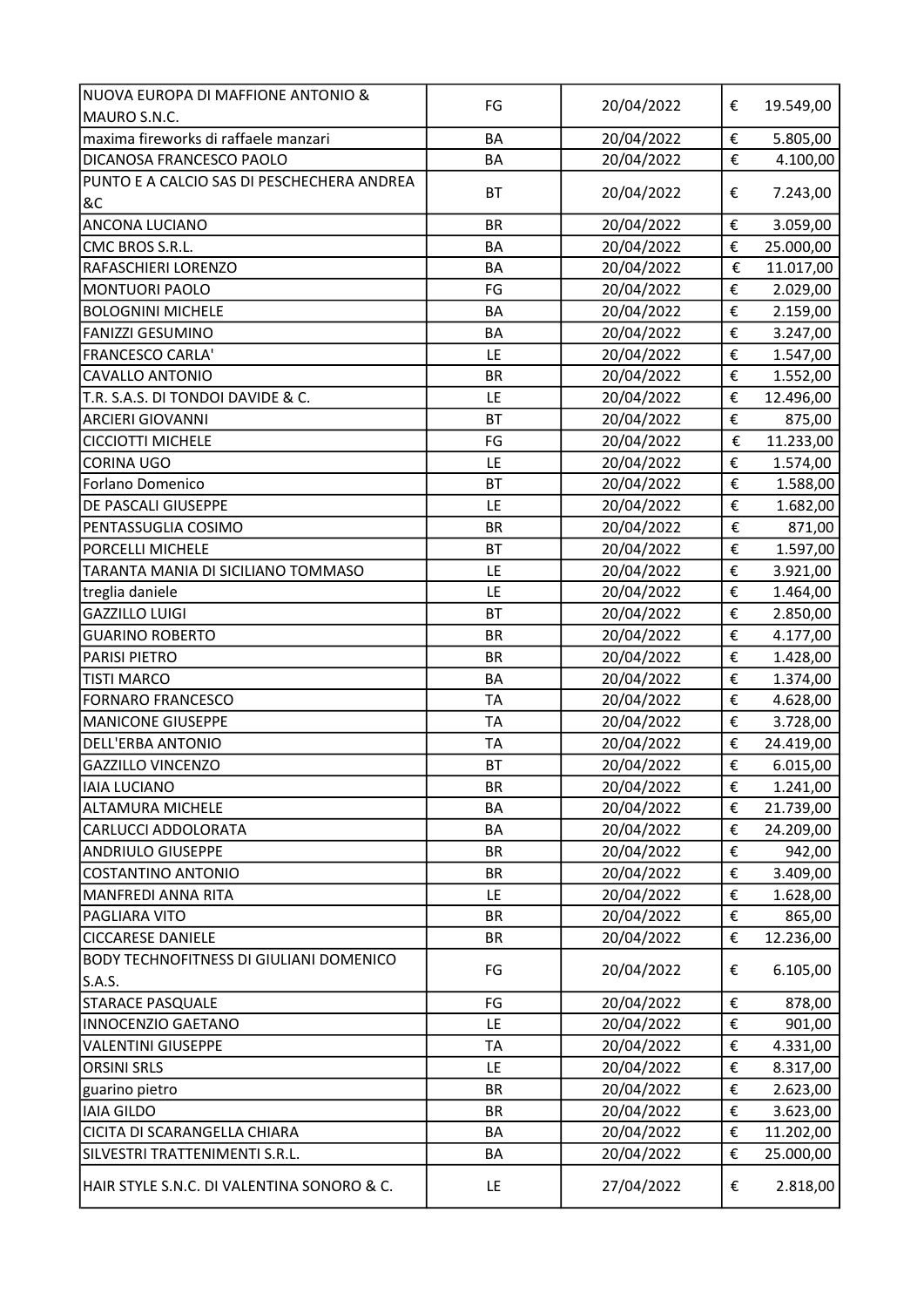| <b>MASTROVITO MARTINO</b>                                   | <b>TA</b> | 27/04/2022 | €                       | 1.056,00  |
|-------------------------------------------------------------|-----------|------------|-------------------------|-----------|
| MOVE UP DI GIANNOTTA ANNALISA                               | <b>BA</b> | 27/04/2022 | €                       | 2.679,00  |
| DIBELLO ONOFRIO                                             | <b>BA</b> | 27/04/2022 | €                       | 2.561,00  |
| <b>CALO' MICHELE</b>                                        | <b>BR</b> | 27/04/2022 | €                       | 5.400,00  |
| <b>IAIA FRANCESCO</b>                                       | <b>BR</b> | 27/04/2022 | €                       | 469,00    |
| <b>SSD ADRIATIKA NUOTO SRL</b>                              | <b>BA</b> | 27/04/2022 | $\pmb{\epsilon}$        | 25.000,00 |
| <b>GRAM SRL</b>                                             | BA        | 27/04/2022 | €                       | 25.000,00 |
| MAMI SOCIETA' A RESPONSABILITA' LIMITATA                    | <b>BA</b> | 27/04/2022 | €                       | 25.000,00 |
| DE PASQUALE MARCO                                           | <b>BT</b> | 27/04/2022 | €                       | 8.707,00  |
| A&M CONSOLIDATED S.R.L. SEMPLIFICATA                        | <b>BA</b> | 27/04/2022 | €                       | 25.000,00 |
| IL QUADRIFOGLIO S.R.L.                                      | <b>BA</b> | 27/04/2022 | €                       | 25.000,00 |
| <b>TRITTA MARIA</b>                                         | BT        | 27/04/2022 | €                       | 12.714,00 |
| <b>VI.ME SRL</b>                                            | <b>BA</b> | 27/04/2022 | €                       | 25.000,00 |
| PIZZERIA DA DONATO SRL                                      | <b>BA</b> | 27/04/2022 | €                       | 25.000,00 |
| MORLEO MARIO                                                | <b>TA</b> | 27/04/2022 | €                       | 7.240,00  |
| DICO S.R.L.                                                 | <b>BA</b> | 27/04/2022 | €                       | 25.000,00 |
| LOPEZ E LOPEZ s.n.c. di Lopetuso Nicola & C.                | <b>BT</b> | 27/04/2022 | €                       | 18.005,00 |
| CAFFE' BELLOLUOGO DI PAMELA ERRICO                          | LE        | 27/04/2022 | €                       | 12.317,00 |
| <b>BAR ALBATROS DI ALICINO NUNZIA</b>                       | <b>BT</b> | 27/04/2022 | €                       | 5.105,00  |
| <b>FOOD SRL</b>                                             | FG        | 27/04/2022 | €                       | 15.683,00 |
| IL CAMINETTO - SOCIETA' A RESPONSABILITA'                   |           |            |                         |           |
| LIMITATA                                                    | BA        | 27/04/2022 | €                       | 25.000,00 |
| LA LOCANDA DI FEDERICO SRL                                  | <b>BA</b> | 27/04/2022 | €                       | 25.000,00 |
| IL GINEPRO DI LOMASCOLO B. & C. SAS                         | <b>BA</b> | 27/04/2022 | €                       | 16.902,00 |
| IL BOTTEGHINO SRL                                           | <b>BR</b> | 27/04/2022 | €                       | 25.000,00 |
| DON ANGUS DI DANESE ANDREA                                  | <b>BR</b> | 27/04/2022 | €                       | 11.511,00 |
| TRATTORIA MAMMA MIA SRL                                     | <b>BA</b> | 27/04/2022 | €                       | 25.000,00 |
| <b>BAR TIME DI CIAMPI VALERIA</b>                           | <b>BR</b> | 27/04/2022 | €                       | 6.362,00  |
| EMMEEFFE S.A.S. di MANCINI PAOLO & C.                       | <b>BA</b> | 27/04/2022 | €                       | 25.000,00 |
| IL CAMPANACCIO BRACERIA DI PACE MARIA                       | BA        | 27/04/2022 | €                       | 6.000,00  |
| COLANGELO ANTONIO                                           | FG        | 27/04/2022 | €                       | 5.992,00  |
| L'ALTRA NAPOLI DI DI TULLIO MICHELE                         | BT        | 27/04/2022 | €                       | 9.239,00  |
| <b>FATA'S SRL</b>                                           | BA        | 27/04/2022 | €                       | 11.736,00 |
| LITTLE PUBLIC HOUSE DI CALDERONI MICHELE & C.<br><b>SAS</b> | BA        | 27/04/2022 | €                       | 14.705,00 |
| BELLA CAPRI DI BIASI MARIO                                  | BA        | 27/04/2022 | €                       | 23.633,00 |
| CAPPIELLO GIOACCHINO                                        | BA        | 27/04/2022 | €                       | 3.922,00  |
| Quarantottosedie Sas di Biancolillo Fabio Francesco<br>8C   | <b>BT</b> | 27/04/2022 | €                       | 19.654,00 |
| BELLA NAPOLI 1 di GIOTTA & C. S.N.C.                        | BA        | 27/04/2022 | €                       | 8.945,00  |
| REVE' CAFE' DI SPINOSA VITA                                 | BA        | 27/04/2022 | €                       | 6.754,00  |
| Non solo caffè sas di Fatone Nicola &C                      | <b>BT</b> | 27/04/2022 | €                       | 18.114,00 |
| GRETA 2018 S.R.L.                                           | FG        | 27/04/2022 | $\boldsymbol{\epsilon}$ | 25.000,00 |
| Saint Lawrence S.r.L.                                       | LE        | 27/04/2022 | €                       | 19.413,00 |
| TURISTICA DONNA GIOVANNA srl                                | <b>BR</b> | 27/04/2022 | €                       | 25.000,00 |
| LAMA S.R.L.S.                                               | BA        | 27/04/2022 | €                       | 21.462,00 |
| BRANDO S.R.L.S.                                             | BA        | 27/04/2022 | €                       | 11.807,00 |
| ORIENT EXPRESS SOCIETA' COOPERATIVA                         | FG        | 27/04/2022 | €                       | 25.000,00 |
| AL PRIMO PIANO S.R.L.                                       | FG        | 27/04/2022 | €                       | 25.000,00 |
| <b>SANTODIROCCO LUCIA</b>                                   | FG        | 27/04/2022 | €                       | 2.445,00  |
| A STARE DI ROCCO SFREGOLA                                   | BA        | 27/04/2022 | €                       | 11.973,00 |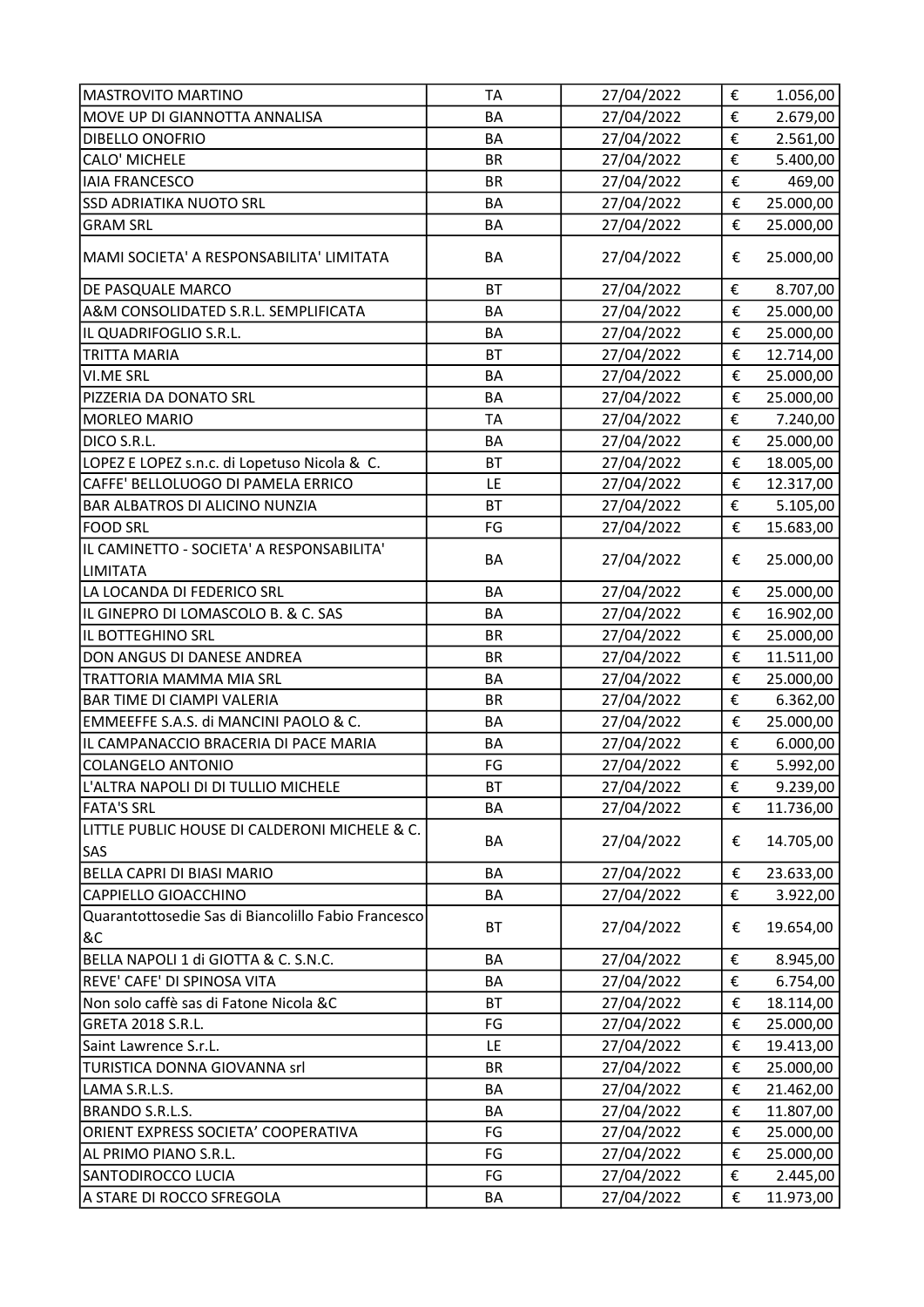| BRACERIA DANTE 293 .s.a.s. di OTTOMANO & C.                | BA        | 27/04/2022 | €                       | 21.828,00 |
|------------------------------------------------------------|-----------|------------|-------------------------|-----------|
| BARI BEER COMPANY SOCIETA' A RESPONSABILITA'<br>LIMITATA   | <b>BA</b> | 27/04/2022 | €                       | 25.000,00 |
| DI. E GI. DI DI PETRO BIAGIO & C. SAS                      | FG        | 27/04/2022 | €                       | 15.553,00 |
| <b>SCHIRONE UMBERTO</b>                                    | <b>BA</b> | 27/04/2022 | €                       | 7.843,00  |
| SERVICE FOOD DI DE CHIRICO SABINO & BRUNO<br>S.N.C.        | BA        | 27/04/2022 | €                       | 11.566,00 |
| <b>TRIPOLO PAOLO</b>                                       | <b>TA</b> | 27/04/2022 | €                       | 1.870,00  |
| <b>SIGNORILE SRLS</b>                                      | BA        | 27/04/2022 | €                       | 23.163,00 |
| DEXTER 2016 SRLS                                           | <b>BA</b> | 27/04/2022 | €                       | 25.000,00 |
| Lesoré S.a.s. di Ketty e Rita Cavallo                      | <b>BA</b> | 27/04/2022 | €                       | 13.334,00 |
| CAFFE' PITAGORA DI TINELLA GIACOMA ELIANA                  | <b>BR</b> | 27/04/2022 | €                       | 6.286,00  |
| AURORA SAS DI PONTRANDOLFO FRANCESCO                       | <b>BA</b> | 27/04/2022 | €                       | 24.346,00 |
| SERVUS S.A.S. DI LAZAZZARA BRIGITTA                        | <b>BA</b> | 27/04/2022 | €                       | 19.362,00 |
| PRIMICERI ELISA                                            | LE        | 27/04/2022 | €                       | 4.760,00  |
| POLDO FOOD S.R.L.                                          | <b>BT</b> | 27/04/2022 | €                       | 25.000,00 |
| IL PALAZZOTTO CAFFETTERIA DI CAFORIO<br>VALENTINA          | <b>TA</b> | 27/04/2022 | €                       | 5.563,00  |
| DE DATO COSIMO                                             | <b>BT</b> | 27/04/2022 | €                       | 6.231,00  |
| DESIREE' DI LOPOPOLO FRANCESCO & C. SAS                    | <b>BT</b> | 27/04/2022 | €                       | 17.283,00 |
| <b>GIANNOTTO ANTONELLA</b>                                 | <b>BR</b> | 27/04/2022 | €                       | 1.975,00  |
| <b>FERRANTE LEONARDO</b>                                   | <b>BT</b> | 27/04/2022 | €                       | 11.674,00 |
| SPINAP SNC DI SPINA GIACOMO E LUSMARA                      | <b>BT</b> | 27/04/2022 | €                       | 14.642,00 |
| Castello Marchione S.r.l.                                  | BA        | 27/04/2022 | €                       | 25.000,00 |
| DESILVIO LEONARDO                                          | <b>BA</b> | 27/04/2022 | €                       | 17.440,00 |
| Sciscioli Roberto                                          | BA        | 27/04/2022 | €                       | 5.022,00  |
| IL PIATTO FUMANTE DI RECCHIA DAMIANO                       | <b>BA</b> | 27/04/2022 | €                       | 25.000,00 |
| IMPERATORE DI PUGLIA S.R.L.                                | <b>TA</b> | 27/04/2022 | €                       | 25.000,00 |
| PIZZA & CUCINA di CASTELLANO GIUSEPPE                      | <b>BT</b> | 27/04/2022 | €                       | 19.154,00 |
| CARADONNA CATERING SOCIETA' COOPERATIVA                    | LE        | 27/04/2022 | €                       | 25.000,00 |
| BAR 2000 DI ANTENOZIO LUIGI E C. S.A.S.                    | FG        | 27/04/2022 | €                       | 7.311,00  |
| MTM DI TETRO MICHELE                                       | BA        | 27/04/2022 | €                       | 9.391,00  |
| <b>MERO SALVATORE</b>                                      | TA        | 27/04/2022 | €                       | 2.177,00  |
| St. Patrick jazz club di Petruzzelli Francesco & C.<br>Sas | BT        | 27/04/2022 | €                       | 25.000,00 |
| THIOBANE MAMADOU MOUSTAPHA                                 | LE        | 12/05/2022 | €                       | 1.323,00  |
| PATRONI GIACOMO                                            | <b>BT</b> | 12/05/2022 | €                       | 1.640,00  |
| BIA S.R.L.                                                 | LE        | 12/05/2022 | €                       | 13.480,00 |
| TEXTILE CHIC di ANDREINA MARTINA DRAGONE                   | BA        | 12/05/2022 | €                       | 3.124,00  |
| <b>SAPONARO ANTONIO</b>                                    | BA        | 12/05/2022 | €                       | 2.572,00  |
| <b>IACOBELLIS MARIA</b>                                    | BA        | 12/05/2022 | €                       | 2.093,00  |
| COME NELLE FAVOLEDI GAGLIARDI MONICA                       |           |            |                         |           |
| MICHELINA                                                  | BA        | 12/05/2022 | €                       | 7.891,00  |
| PLACENTINO ANTONIETTA                                      | FG        | 12/05/2022 | €                       | 1.072,00  |
| LE VERONIQUE SRL                                           | BA        | 12/05/2022 | €                       | 25.000,00 |
| XIMENES SAVERIO                                            | BA        | 12/05/2022 | $\boldsymbol{\epsilon}$ | 12.240,00 |
| white ostuni srl                                           | BR        | 12/05/2022 | €                       | 25.000,00 |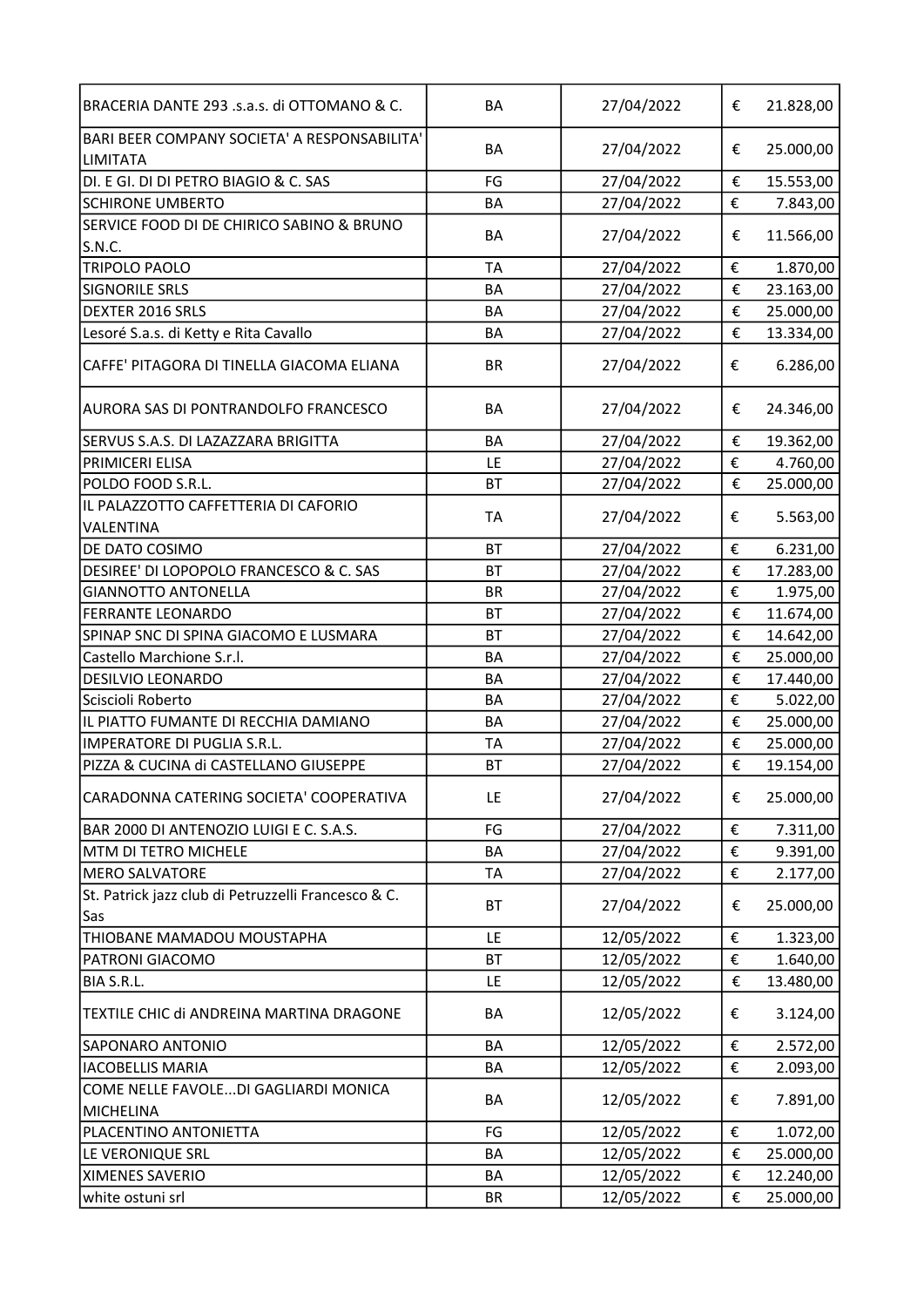| DOMINI 45 CAFFE' DI CILIBERTI ROBERTO             | BA        | 12/05/2022 | €                       | 2.003,00  |
|---------------------------------------------------|-----------|------------|-------------------------|-----------|
| ALTERNO DI PEPE VITO                              | <b>BA</b> | 12/05/2022 | €                       | 25.000,00 |
| <b>DIRESE SRL</b>                                 | FG        | 12/05/2022 | €                       | 25.000,00 |
| MOMA DI SANTOIEMMA ROSANGELA E C. S.A.S.          | <b>BA</b> | 12/05/2022 | €                       | 19.268,00 |
| R.A. DI RUTIGLIANO ROBERTA & C. S.A.S.            | <b>BA</b> | 12/05/2022 | €                       | 15.229,00 |
| <b>BISCUSO CONCETTA</b>                           | LE        | 12/05/2022 | €                       | 11.325,00 |
| <b>CIBUS SRL</b>                                  | <b>BT</b> | 12/05/2022 | €                       | 25.000,00 |
| NOVELLI ADDOLORATA                                | <b>BT</b> | 12/05/2022 | €                       | 9.667,00  |
| IL FAGIANO SRL                                    | <b>BR</b> | 12/05/2022 | €                       | 25.000,00 |
| <b>VERONICA SRLS</b>                              | FG        | 12/05/2022 | €                       | 7.212,00  |
| CABERI S.A.S. DI DELLO MASTRO BENITO & C.         | FG        | 12/05/2022 | €                       | 10.003,00 |
| L'ESCARGOT DI PAGANO ANTONIA                      | <b>BA</b> | 12/05/2022 | €                       | 15.627,00 |
| <b>CITO MARINO</b>                                | <b>TA</b> | 12/05/2022 | €                       | 24.500,00 |
| VERAMENTE DI RUSSANO GIUSEPPE                     | <b>TA</b> | 12/05/2022 | €                       | 25.000,00 |
| MALU' DI MARSICO MASSIMO                          | BA        | 12/05/2022 | €                       | 25.000,00 |
| CAMA S.N.C. DI ALEMANNO CARLO E CARROZZA<br>MARCO | LE        | 12/05/2022 | €                       | 25.000,00 |
| DA SIENA DOMENICO                                 | <b>BT</b> | 12/05/2022 | €                       | 4.250,00  |
| DOPPIO SENSO CAFE' DI SPINELLI PASQUA             | <b>BA</b> | 12/05/2022 | €                       | 6.130,00  |
| AL BORGO ANTICO DI LABROCCA ROCCO                 | <b>BA</b> | 12/05/2022 | €                       | 20.604,00 |
| Le 2 fontane srls                                 | <b>TA</b> | 12/05/2022 | €                       | 18.443,00 |
| Dart di Olimpia Pascale Sas                       | <b>BA</b> | 12/05/2022 | €                       | 7.070,00  |
| PIZZERIA LA TETTOIA DI TODISCO GIOVANNI           | <b>BT</b> | 12/05/2022 | €                       | 1.863,00  |
| miccolis alessio & c. s.a.s                       | <b>BA</b> | 12/05/2022 | €                       | 8.566,00  |
| PARLAPIANO DI MARZOVILLA GIUSEPPE                 | <b>BA</b> | 12/05/2022 | €                       | 25.000,00 |
| MAV 3C S.R.L.                                     | <b>BA</b> | 12/05/2022 | €                       | 11.667,00 |
| <b>DECIBEL SRLS</b>                               | <b>TA</b> | 12/05/2022 | €                       | 11.020,00 |
| SUITE 77 DI CITO GIANPIERO                        | <b>BR</b> | 12/05/2022 | €                       | 22.753,00 |
| <b>ZHOU HAIDONG</b>                               | <b>TA</b> | 12/05/2022 | €                       | 12.614,00 |
| MAK ENTERTAINMENTS S.R.L.                         | BA        | 12/05/2022 | €                       | 25.000,00 |
| Gaetano Percuoco                                  | BA        | 12/05/2022 | €                       | 5.578,00  |
| peperon risto-pub di michele digiglio             | BA        | 12/05/2022 | €                       | 5.400,00  |
| PROCACCI FRANCESCO MASSIMILIANO                   | BA        | 12/05/2022 | $\boldsymbol{\epsilon}$ | 10.425,00 |
| KENT DI D'ONGHIA CARMELA                          | <b>TA</b> | 12/05/2022 | €                       | 25.000,00 |
| LA BAGUETTERIA SNC DI FERRANTE MAURIZIO C.        | <b>BT</b> | 12/05/2022 | €                       | 18.410,00 |
| RICCI E CAPRICCI DI LIONETTI GEMMA                | <b>BT</b> | 12/05/2022 | €                       | 3.978,00  |
| RISTORANTE ""DA BRUNA"" DI PERRONE ROSSANA        | LE        | 12/05/2022 | €                       | 11.127,00 |
| <b>CORTE DEGLI SVEVI SRLS</b>                     | <b>BA</b> | 12/05/2022 | €                       | 25.000,00 |
| <b>LAMATRICE GIUSEPPE</b>                         | FG        | 12/05/2022 | €                       | 9.999,00  |
| LA TAVERNA DEL DUCA SRL                           | <b>BT</b> | 12/05/2022 | €                       | 25.000,00 |
| PIZZERIA LA LANTERNA DI CASTELLANA                |           |            |                         |           |
| ALESSANDRO                                        | <b>TA</b> | 12/05/2022 | €                       | 6.005,00  |
| <b>ENAMA S.R.L.</b>                               | FG        | 12/05/2022 | €                       | 9.865,00  |
| <b>TAMATETE SRL</b>                               | BA        | 12/05/2022 | €                       | 25.000,00 |
| <b>ERRICO ANGELO</b>                              | <b>BR</b> | 12/05/2022 | €                       | 25.000,00 |
| GIO.VI.ALE SRL                                    | BR        | 12/05/2022 | €                       | 25.000,00 |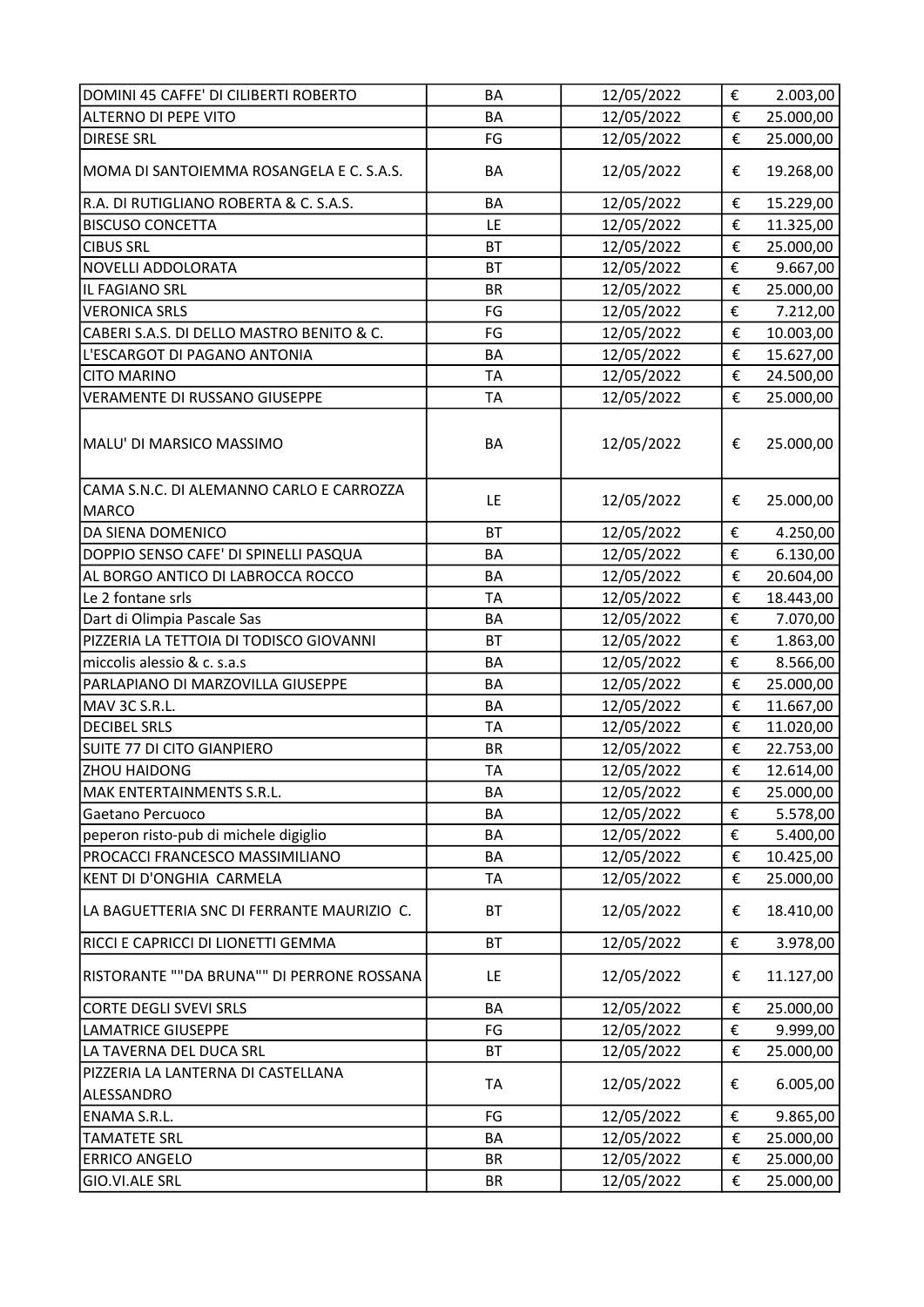| ENOBIRRERIA SNC DI GARRISI M. & STENDARDO D.              | LE        | 12/05/2022 | € | 25.000,00 |
|-----------------------------------------------------------|-----------|------------|---|-----------|
| COPPADICUOCOCAFE' DI DE VITA MARCO & C -<br>S.A.S.        | FG        | 12/05/2022 | € | 24.972,00 |
| <b>MICHEL SRL</b>                                         | <b>BA</b> | 12/05/2022 | € | 25.000,00 |
| <b>GLAMOUR DI CAPACCHIONE GIUSEPPE</b>                    | <b>BT</b> | 12/05/2022 | € | 4.347,00  |
| MAGISTA' VINCENZO                                         | BA        | 12/05/2022 | € | 7.756,00  |
| <b>FIORE TOMMASO</b>                                      | LE        | 12/05/2022 | € | 1.675,00  |
| masseria serritella srl                                   | BA        | 12/05/2022 | € | 25.000,00 |
| CHAT BAR DI MARUCCIA TOMMASO E CHETTA                     |           |            |   |           |
| <b>ANGELO SNC</b>                                         | LE        | 12/05/2022 | € | 25.000,00 |
| LONGO MARIO                                               | <b>BA</b> | 12/05/2022 | € | 25.000,00 |
| MALADRI' DI GIORGIO ANDREA E & C. S.N.C.                  | <b>BA</b> | 12/05/2022 | € | 12.122,00 |
| BAR DEGLI AMICI DI NATALE MARIANNA                        | LE        | 12/05/2022 | € | 2.403,00  |
| <b>VIGNA MARINA SRL</b>                                   | <b>BR</b> | 12/05/2022 | € | 25.000,00 |
| EDEN BAR DI CARAMIA FRANCO & RAGUSO<br>ANTONIO S.N.C.     | <b>TA</b> | 12/05/2022 | € | 18.945,00 |
| MASSERIA SIRI DI SFORZA VITO                              | <b>BA</b> | 12/05/2022 | € | 11.770,00 |
| <b>TLN SRL</b>                                            | FG        | 12/05/2022 | € | 11.823,00 |
| BAR L'ALTERNATIVA DI LA RICCIA GIULIANA                   | FG        | 12/05/2022 | € | 5.504,00  |
| TRATTORIA PIERINO L'INGLESE S.R.L.<br><b>SEMPLIFICATA</b> | BA        | 12/05/2022 | € | 25.000,00 |
| BAR ORCHIDEA DI MAGARELLI STEFANO                         | <b>BA</b> | 12/05/2022 | € | 3.515,00  |
| <b>ZITO GIANLUCA</b>                                      | <b>BR</b> | 12/05/2022 | € | 6.680,00  |
| MARTINA & D. S.R.L.                                       | <b>TA</b> | 12/05/2022 | € | 25.000,00 |
| DE MARIA SILVIA GIOVANNA                                  | LE        | 12/05/2022 | € | 13.606,00 |
| L'ARTE CONTADINA SNC DI SPINELLI ROBERTO E                |           |            |   |           |
| LAGALANTE MARIANNA                                        | BA        | 12/05/2022 | € | 20.987,00 |
| CONVIVIUM DI CARRIERO MICHELE                             | <b>TA</b> | 12/05/2022 | € | 17.252,00 |
| Palazzo D'Auria Secondo Srl                               | FG        | 12/05/2022 | € | 7.758,00  |
| CATALDO IRMA & C. SRL                                     | FG        | 12/05/2022 | € | 12.936,00 |
| <b>SCARCELLI RICCARDO</b>                                 | <b>BT</b> | 20/05/2022 | € | 1.461,00  |
| <b>CRISTIANI SAVERIO</b>                                  | <b>BT</b> | 20/05/2022 | € | 5.232,00  |
| MOSCA VINCENZO                                            | <b>BT</b> | 20/05/2022 | € | 1.351,00  |
| <b>ZIZZI GIOVANNI</b>                                     | <b>BR</b> | 20/05/2022 | € | 591,00    |
| Lacorte Maria Carmela                                     | TA        | 20/05/2022 | € | 2.773,00  |
| Giuliano Giovanni                                         | BA        | 20/05/2022 | € | 1.486,00  |
| Primo Febbraio s.r.l.                                     | <b>BT</b> | 20/05/2022 | € | 25.000,00 |
| <b>GOLIA ANTONIO</b>                                      | <b>BR</b> | 20/05/2022 | € | 4.254,00  |
| ROMA ORONZO                                               | <b>BR</b> | 20/05/2022 | € | 5.830,00  |
| <b>MARTINA PIETRO</b>                                     | <b>BR</b> | 20/05/2022 | € | 521,00    |
| <b>MISCIO GIOVANNI</b>                                    | FG        | 20/05/2022 | € | 2.686,00  |
| CARROZZO COSIMO                                           | <b>TA</b> | 20/05/2022 | € | 16.822,00 |
| LE ARCATE DI PALMISANI FEDELE C. S.A.S.                   | TA        | 20/05/2022 | € | 7.766,00  |
| IL TRIANGOLO DI MUOLO GIOVANNI                            | BA        | 20/05/2022 | € | 16.314,00 |
| CAFFETTERIA VANNY E MARY DI MAGRO MARIA                   | BA        | 20/05/2022 | € | 5.638,00  |
| <b>EMMEDI DI FRANCESCO MANGHISI &amp; C. S.A.S.</b>       | BA        | 20/05/2022 | € | 25.000,00 |
| FRATELLI SAULLE S.A.S. DI SAULLE PASQUALE                 | <b>BT</b> | 20/05/2022 | € | 14.186,00 |
| PANDIS IOANNIS                                            | BA        | 20/05/2022 | € | 3.148,00  |
| <b>CARDINALE FRANCESCO</b>                                | BA        | 20/05/2022 | € | 10.532,00 |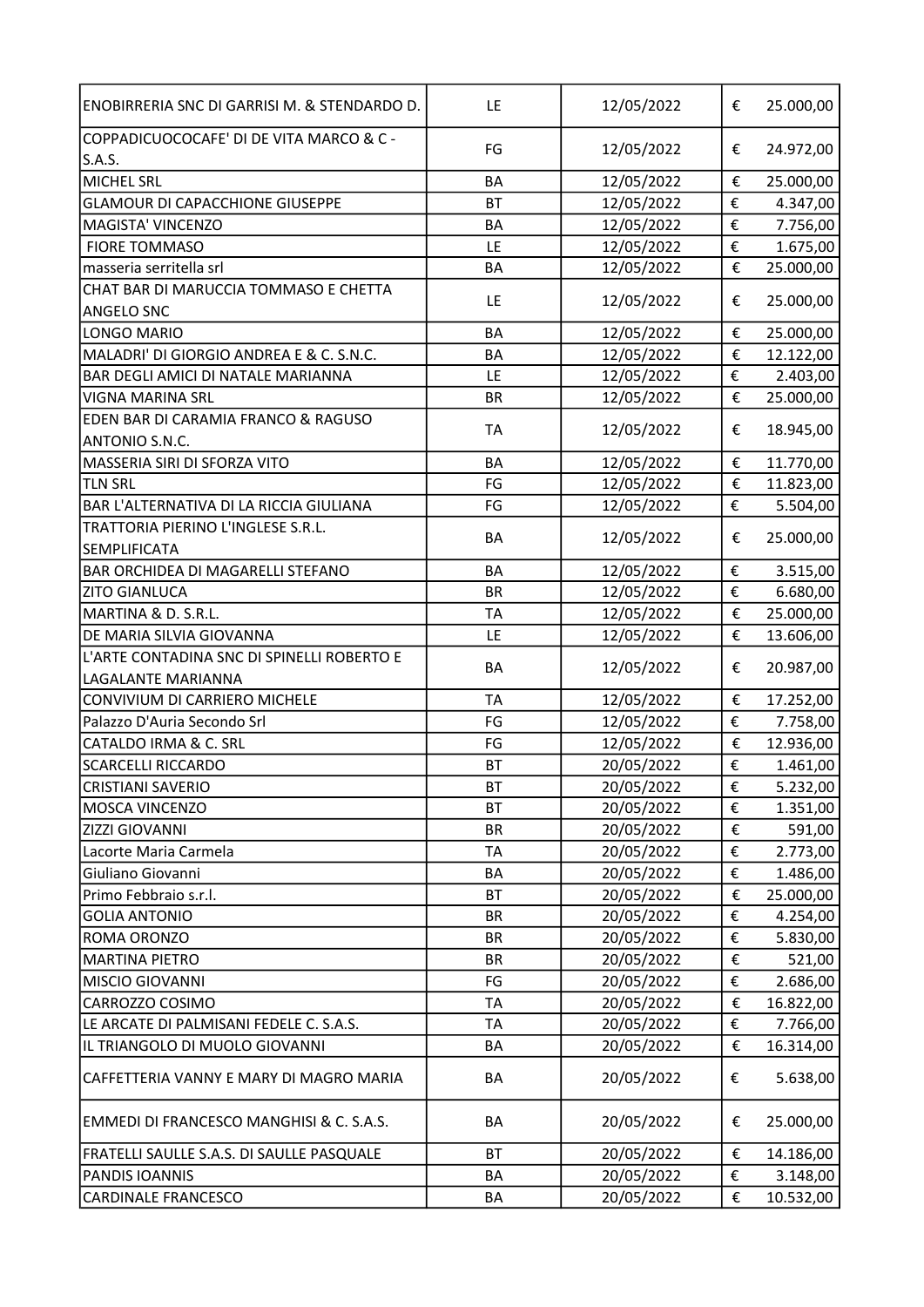| Wine & Co. di Fabbiano Luigi                           | <b>TA</b> | 20/05/2022 | $\boldsymbol{\epsilon}$ | 14.921,00 |
|--------------------------------------------------------|-----------|------------|-------------------------|-----------|
| <b>SCARCIGLIA PASQUALINA</b>                           | <b>TA</b> | 20/05/2022 | €                       | 2.467,00  |
| ARCOBALENO S.R.L.                                      | <b>TA</b> | 20/05/2022 | €                       | 21.395,00 |
| D'ARCANGELI MASSIMO                                    | BA        | 20/05/2022 | €                       | 6.930,00  |
| CARPARELLI MARIA LUCIA                                 | <b>BR</b> | 20/05/2022 | €                       | 3.952,00  |
| SANITY CENTER DI PESARE LUCIA ANNA                     | <b>TA</b> | 20/05/2022 | €                       | 2.049,00  |
| Green b srl                                            | LE        | 20/05/2022 | €                       | 7.553,00  |
| DI DOMENICO SALVATORE                                  | <b>BA</b> | 20/05/2022 | €                       | 15.801,00 |
| CASAALVIN DI DE MASTRO ROBERTO                         | <b>BA</b> | 20/05/2022 | €                       | 25.000,00 |
| 66 SNC DI STENDARDO DANILO & C.                        | LE        | 20/05/2022 | €                       | 25.000,00 |
| BAMBUSA BAR DI NUZZOLESE AGATA                         | BA        | 20/05/2022 | €                       | 7.649,00  |
| PIZZERIA TOTO' SAPORE DI GORGOGLIONE LUCIA             | <b>BT</b> | 20/05/2022 | €                       | 8.237,00  |
| DE NICHILO MARCO & PANUNZIO DOROTEA S.N.C.             | BA        | 20/05/2022 | €                       | 11.658,00 |
| GI.MA. SRL                                             | BA        | 20/05/2022 | €                       | 25.000,00 |
| CAFFE ITALIA DI DI BARI MARIA-PATRIZIA                 | <b>BT</b> | 20/05/2022 | €                       | 25.000,00 |
| ENJOY S.R.L.S.                                         | FG        | 20/05/2022 | €                       | 12.645,00 |
| PENTA SAS DI BENITO CELOZZI & C.                       | FG        | 20/05/2022 | €                       | 25.000,00 |
| <b>IGNONE VINCENZO</b>                                 | <b>BR</b> | 20/05/2022 | €                       | 25.000,00 |
| PIZZA & FICHI DI PELLEGRINI PAOLO                      | BA        | 20/05/2022 | €                       | 9.514,00  |
| REVOLUTION SAS DI SCIURTI NICOLA & C.                  | LE        | 20/05/2022 | €                       | 25.000,00 |
| <b>CISTERNINO GIOVANNI</b>                             | LE        | 20/05/2022 | €                       | 3.483,00  |
| <b>SBANO LUIGI</b>                                     | <b>BR</b> | 20/05/2022 | €                       | 16.137,00 |
| TRAPETUM SNC DI FERRANTE DONATO & C.                   | <b>BT</b> | 20/05/2022 | €                       | 25.000,00 |
| LA RUSTICHELLA DI ABBONDANZA VITO                      | BA        | 20/05/2022 | €                       | 9.295,00  |
|                                                        |           |            |                         |           |
| FERRIGNI MARIAGRAZIA                                   | BA        | 20/05/2022 | €                       | 19.169,00 |
| BAR VOGUE DI ALO FRANCESCA E STEFANO & C.<br>S.A.S.    | BA        | 20/05/2022 | €                       | 9.784,00  |
| ANTICA CAFFETTERIA DEL POPOLO DI                       |           |            |                         |           |
| ADDOLORATA D'AMICO & C. S.A.S.                         | LE        | 20/05/2022 | €                       | 3.315,00  |
| Al Gran Bar srl                                        | BA        | 20/05/2022 | €                       | 25.000,00 |
| BAR DEGLI ANGELI DI GIOVANNI DEGLIANGELI               | <b>BR</b> | 20/05/2022 | €                       | 3.193,00  |
| RISTORANTE DEL CORSO SRL                               | BA        | 20/05/2022 | €                       | 25.000,00 |
| AMENDOLA S.R.L.                                        | BA        | 20/05/2022 | €                       | 25.000,00 |
| IL POETA CONTADINO di MARCO LEONARDO<br><b>ANTONIO</b> | BA        | 20/05/2022 | €                       | 25.000,00 |
| Società Cooperativa Stella Maris                       | FG        | 20/05/2022 | €                       | 5.673,00  |
| <b>VALENTE PINUCCIA</b>                                | <b>BR</b> | 20/05/2022 | €                       | 4.065,00  |
| CAFFE 57 DI STELLA FABIO MORENO                        | BT        | 20/05/2022 | €                       | 10.204,00 |
| NUOVA SALA BIANCA DI SAVERIO CONSALVO                  | BA        | 20/05/2022 | €                       | 15.305,00 |
| <b>ANDRETTI MICHELE</b>                                | FG        | 20/05/2022 | €                       | 1.569,00  |
| <b>SFORZA MARTINA COMASIA</b>                          | <b>TA</b> | 20/05/2022 | €                       | 15.778,00 |
| LA ORPI SOCIETA' COOPERATIVA                           | TA        | 20/05/2022 | €                       | 12.265,00 |
| BLACK BART DI TORTORA MAURIZIO                         | BA        | 20/05/2022 | €                       | 10.344,00 |
| PARADISO SELVAGGIO DI AMATO ROSSELLA                   | FG        | 20/05/2022 | €                       | 2.082,00  |
| <b>FAVARO CASSANDRA</b>                                | LE        | 20/05/2022 | €                       | 6.626,00  |
| IL BUCO DEI GOLOSI S.R.L.                              | BT        | 20/05/2022 | €                       | 10.189,00 |
| FC SCALE DI CORLITO FRANCESCO LUCIANO                  | FG        | 20/05/2022 | €                       | 6.791,00  |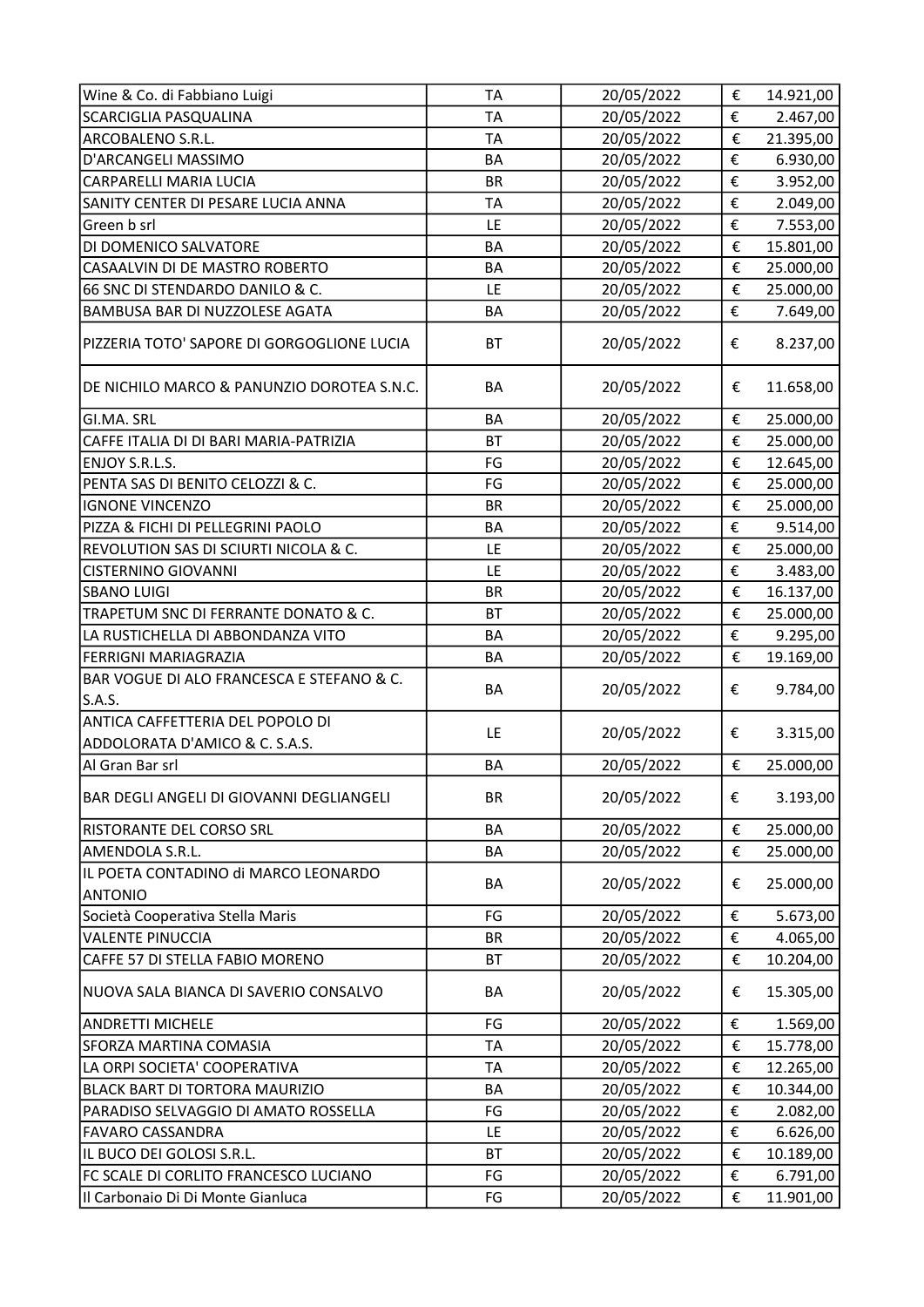| CIOKKOCAFE DI DE NITTI EDGARD                            | LE        | 20/05/2022 | €                       | 11.921,00             |
|----------------------------------------------------------|-----------|------------|-------------------------|-----------------------|
| BRACI PIACENTI DI PIACENZA MARCO                         | <b>BA</b> | 20/05/2022 | €                       | 2.590,00              |
| <b>TATI SRL</b>                                          | <b>BA</b> | 20/05/2022 | $\boldsymbol{\epsilon}$ | 15.199,00             |
| Italian story srl                                        | BA        | 20/05/2022 | €                       | 25.000,00             |
| <b>BAKERY S.R.L.</b>                                     | <b>BA</b> | 20/05/2022 | €                       | 25.000,00             |
| SAMA S.R.L.                                              | <b>BA</b> | 20/05/2022 | €                       | 25.000,00             |
| PALEXTRA SAS di Colapinto Maria Carmen & C.              | BA        | 26/05/2022 | €                       | 14.195,00             |
| <b>IACOVAZZI FRANCESCO</b>                               | <b>BA</b> | 26/05/2022 | €                       | 6.824,00              |
| LA SPUNTATINA DI LATTANZIO LUIGI                         | <b>BT</b> | 26/05/2022 | €                       | 2.368,00              |
| MAGNO RICCARDO                                           | <b>BT</b> | 26/05/2022 | €                       | 1.044,00              |
| <b>BAR FAMILY SRLS</b>                                   | <b>BT</b> | 26/05/2022 | €                       | 9.178,00              |
| ZILLI MARIA ADDOLORATA                                   | LE        | 26/05/2022 | €                       | 1.781,00              |
| <b>RUSSO ANNA MARIA</b>                                  | <b>BA</b> | 26/05/2022 | €                       | 10.636,00             |
| MIR CAFE' DI NENNA FELICIA                               | <b>BT</b> | 26/05/2022 | €                       | 5.094,00              |
| VIA VAI TOWN SRL                                         | <b>TA</b> | 26/05/2022 | €                       | 25.000,00             |
| <b>RISTORANTE AL LABIRINTO</b>                           | <b>BT</b> | 26/05/2022 | €                       | 4.955,00              |
| <b>ELIA MARILEA</b>                                      | <b>BR</b> | 26/05/2022 | €                       | 5.892,00              |
| <b>CHIARELLI DOMENICA</b>                                | <b>BR</b> | 26/05/2022 | €                       | 4.208,00              |
| IL RISTORO DEI TEMPLARI DI BRUNO DE<br><b>BENEDITTIS</b> | LE        | 26/05/2022 | €                       | 19.399,00             |
| APERITIF BAR DI CARROZZO SIMONA                          | <b>TA</b> | 26/05/2022 | €                       | 4.880,00              |
| TENNIS CAFE' DI CARACCIOLO LUIGI                         | <b>BT</b> | 26/05/2022 | €                       | 16.135,00             |
| <b>CDS SRL</b>                                           | <b>BT</b> | 26/05/2022 | €                       | 16.594,00             |
| MARGE S.A.S. DI PROTANO MARCO                            | <b>BA</b> | 26/05/2022 | €                       | 14.924,00             |
| POMELLA MARIO                                            | FG        | 26/05/2022 | €                       | 9.734,00              |
| Ja.Pe.Ga. società cooperativa                            | FG        | 26/05/2022 | €                       | 3.896,00              |
| <b>FLAMAR SRL</b>                                        | <b>BA</b> | 26/05/2022 | €                       | 25.000,00             |
| NUOVOTRIPOLI DI COLUCCI NICOLA                           | <b>TA</b> | 26/05/2022 | €                       | 25.000,00             |
| <b>RUSSO MARIA</b>                                       | BA        | 26/05/2022 | €                       | 20.281,00             |
| CALVANO ALESSANDRO                                       | <b>BT</b> | 26/05/2022 | €                       |                       |
| <b>TRIPP SRL</b>                                         | LE        | 26/05/2022 | €                       | 1.321,00<br>22.421,00 |
| <b>APO SRL</b>                                           | BA        | 26/05/2022 | €                       | 25.000,00             |
| FULL SERVICE DI CALDERONI MARIA LUIGIA & C.              |           |            |                         |                       |
| S.A.S.                                                   | BA        | 26/05/2022 | €                       | 10.256,00             |
| LOTTI MATTEO                                             | <b>BR</b> | 26/05/2022 | €                       | 2.507,00              |
| MARANGI & SFORZA SAS                                     | TA        | 26/05/2022 | €                       | 12.741,00             |
| <b>MARZOLLA PASQUALE</b>                                 | <b>BR</b> | 26/05/2022 | €                       | 3.106,00              |
| <b>BONAVOGLIA ELISABETTA</b>                             | <b>TA</b> | 26/05/2022 | €                       | 4.919,00              |
| IL COVO DI ANTONIA REMESIA SURICO & C. S.A.S.            | BA        | 26/05/2022 | €                       | 10.967,00             |
| <b>TENERELLI ANTONIO</b>                                 | <b>BT</b> | 26/05/2022 | €                       | 5.512,00              |
| RISTORANTE PIZZERIA IL FRAGNO DA PEPPINO di              |           |            |                         |                       |
| DE CARLO GIUSEPPE                                        | TA        | 26/05/2022 | €                       | 16.562,00             |
| CARMELO SOUL KITCHEN DI CANTATORE<br>PIERPAOLO           | BA        | 26/05/2022 | €                       | 13.480,00             |
| <b>MILUAN SRL</b>                                        | BA        | 26/05/2022 | €                       | 14.230,00             |
| IL MELOGRANO DI ORLANDO MATTEO NICOLA                    | LE        | 26/05/2022 | €                       | 2.784,00              |
|                                                          |           |            |                         |                       |
| NEW IDEA DI BIANCO FRANCESCO                             | BA        | 26/05/2022 | €                       | 5.616,00              |
| <b>INFANTE LEONARDO</b>                                  | FG        | 26/05/2022 | €                       | 2.115,00              |
| Romano Gioacchino                                        | FG        | 26/05/2022 | €                       | 6.327,00              |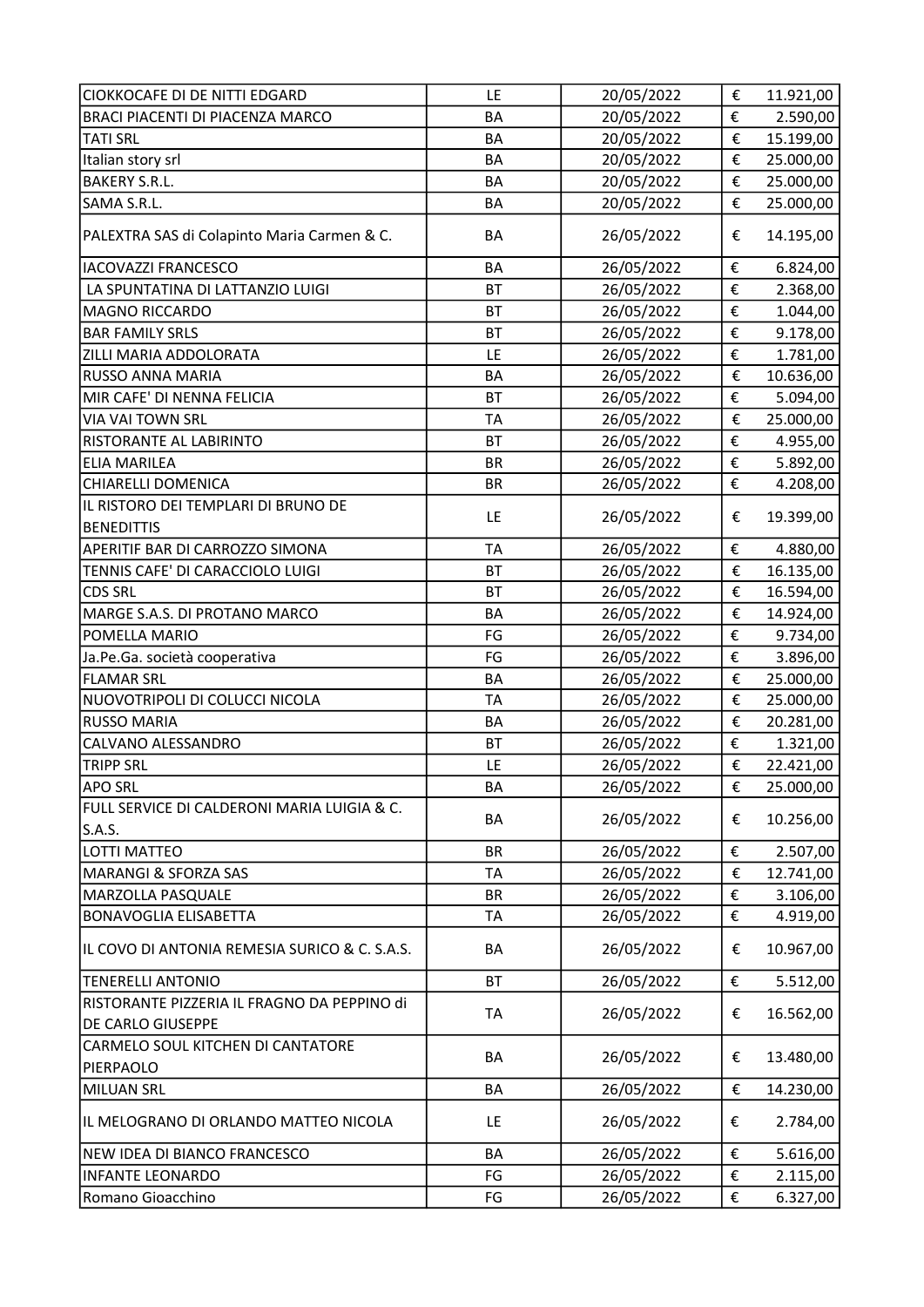| <b>NEW POWER SRL</b>                                                   | <b>BR</b> | 26/05/2022 | $\boldsymbol{\epsilon}$ | 25.000,00 |
|------------------------------------------------------------------------|-----------|------------|-------------------------|-----------|
| <b>DENTE LORENZO</b>                                                   | BA        | 26/05/2022 | €                       | 15.978,00 |
| RIST.LO SCOGLIO DA VITO DI DE GIROLAMO N.LA &<br>ANDREA                | BA        | 26/05/2022 | €                       | 25.000,00 |
| D'ERRICO ANNA LUCIA                                                    | FG        | 26/05/2022 | €                       | 6.165,00  |
| COFFEE TIME DI LUCA CAGNAZZO                                           | <b>BT</b> | 26/05/2022 | €                       | 6.503,00  |
| PIZZERIA BALERA GLUBINO 2 DI SETTANNI KAROL                            |           |            |                         |           |
| PATRIZIA                                                               | <b>BA</b> | 26/05/2022 | €                       | 1.525,00  |
| LA PIAZZETTA SRLS                                                      | FG        | 26/05/2022 | €                       | 25.000,00 |
| NEW MEDI DI PAPPALARDO NICOLA                                          | BA        | 26/05/2022 | €                       | 2.979,00  |
| MUSCETTOLA MATTEO MICHELE                                              | FG        | 26/05/2022 | €                       | 1.465,00  |
| BAR CARAVELLA SNC DI MASTRANGELO & C.                                  | <b>BA</b> | 26/05/2022 | €                       | 5.817,00  |
| Masseria San Giovanni S.r.l.                                           | BA        | 26/05/2022 | €                       | 25.000,00 |
| VENTO DEL SUD DI CARANGELO ANDREA                                      | LE        | 26/05/2022 | €                       | 14.469,00 |
| <b>TATARANNI CONCETTA</b>                                              | BA        | 26/05/2022 | €                       | 3.249,00  |
| LA TAVERNA DEL MALTESE DI NICOLANGELO<br>MASELLIS & C. SAS             | BA        | 26/05/2022 | €                       | 25.000,00 |
| <b>BALDINI GIANLUCA</b>                                                | <b>BT</b> | 26/05/2022 | €                       | 2.650,00  |
| <b>CHIAFELE PIETRO</b>                                                 | BA        | 26/05/2022 | €                       | 2.879,00  |
| MANSOLILLO CRISTINA                                                    | FG        | 26/05/2022 | €                       | 13.998,00 |
| <b>ZURLO MARIA</b>                                                     | <b>BR</b> | 26/05/2022 | €                       | 7.632,00  |
| <b>VALENTE GIANFRANCO</b>                                              | <b>BR</b> | 26/05/2022 | €                       | 4.465,00  |
| <b>CLAUDIO GIAN PAOLO</b>                                              | <b>BT</b> | 26/05/2022 | €                       | 2.745,00  |
| SEVEN-B di BISCOSI GABRIELE                                            | <b>BR</b> | 26/05/2022 | €                       | 22.970,00 |
| CAGNAZZO VALENTINA                                                     | LE        | 26/05/2022 | €                       | 1.362,00  |
| IL PICCOLO RE di MARZO ROMINA                                          | LE        | 26/05/2022 | €                       | 4.644,00  |
| <b>BOX 76 SRLS</b>                                                     | FG        | 26/05/2022 | €                       | 22.013,00 |
| MMT S.R.L.S.                                                           | LE        | 26/05/2022 | €                       | 19.667,00 |
| <b>GESTIBAR SRL</b>                                                    | LE        | 27/05/2022 | €                       | 25.000,00 |
| LA GROTTA BIANCA SNC DEI F.LLI DE BERNARDIS                            | BA        | 27/05/2022 | €                       | 25.000,00 |
| 181                                                                    |           |            |                         |           |
| POLICARPO LUIGI                                                        | FG        | 27/05/2022 | €                       | 1.812,00  |
| MUNZ MUNZ DI VIOLETTA SALVAGNO                                         | BA        | 27/05/2022 | €                       | 5.183,00  |
| IL BRANZINO DI VICENTI TOMMASO                                         | <b>BA</b> | 27/05/2022 | €                       | 25.000,00 |
| VALENTINI ANTONIO DI VALENTINI FRANCESCO<br><b>ANDREA &amp; C. SAS</b> | <b>TA</b> | 27/05/2022 | €                       | 25.000,00 |
| Al Caminetto di Ladogana Antonietta & C. S.n.c.                        | FG        | 27/05/2022 | €                       | 25.000,00 |
| URBAN CAFFE' DI GARGALLO ANTONIO                                       | FG        | 27/05/2022 | €                       | 1.979,00  |
| <b>CARBONELLI FILOMENA</b>                                             | FG        | 27/05/2022 | €                       | 9.794,00  |
| PENTIMELLA DOMENICO                                                    | BA        | 27/05/2022 | €                       | 6.665,00  |
| IL PICCOLO PRINCIPE DI STRISCIUGLIO MICHELE                            | BA        | 27/05/2022 | €                       | 5.112,00  |
| PALMISANO GIUSEPPE                                                     | BA        | 27/05/2022 | €                       | 14.480,00 |
| PRESTIGE DI VERZICCO ONOFRIO                                           | <b>BT</b> | 27/05/2022 | €                       | 6.420,00  |
| IRISH PUB E CAFFETTERIA NEW TULLAMORE DI                               |           |            |                         |           |
| NICASTRO PAOLO ROBERTO                                                 | FG        | 27/05/2022 | €                       | 5.815,00  |
| <b>SPINELLI GIOVANNI</b>                                               | <b>TA</b> | 27/05/2022 | €                       | 25.000,00 |
| L.P. SOCIETA' A RESPONSABILITA' LIMITATA                               | BA        | 27/05/2022 | €                       | 21.378,00 |
| <b>CATALANO ANDREA</b>                                                 | <b>BR</b> | 27/05/2022 | €                       | 7.022,00  |
| <b>GELIA SRLS</b>                                                      | <b>BR</b> | 27/05/2022 | €                       | 19.920,00 |
| <b>INDIGEST SRL</b>                                                    | BA        | 27/05/2022 | €                       | 8.445,00  |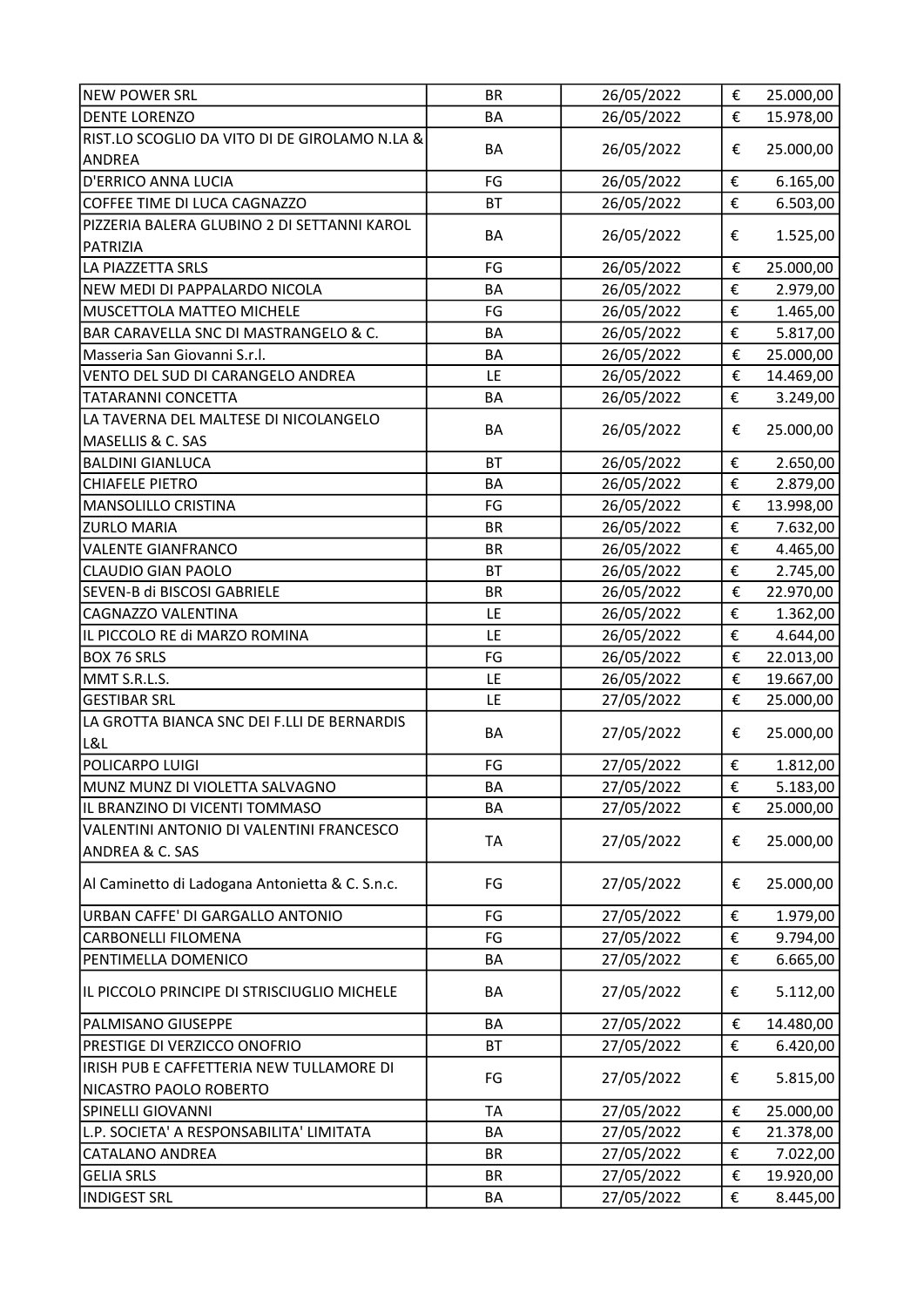| AL BUCO PREFERITO TRANQUILLAGE S.R.L.                                      | BA        | 27/05/2022 | € | 25.000,00            |
|----------------------------------------------------------------------------|-----------|------------|---|----------------------|
| <b>CITTA' VECCHIA 2 SRL</b>                                                | BA        | 27/05/2022 | € | 25.000,00            |
| ANTONIO DE LUCA                                                            | BA        | 27/05/2022 | € | 1.894,00             |
| <b>BAR KENNEDY DI ANTONIETTA TANZELLI</b>                                  | BA        | 27/05/2022 | € | 6.951,00             |
| <b>SANASI GIOVANNI</b>                                                     | <b>TA</b> | 27/05/2022 | € | 12.537,00            |
| LA PLAZA DI LONGOBARDI F.DO & C. S.A.S.                                    | <b>BA</b> | 27/05/2022 | € | 24.572,00            |
| M & M S.R.L.                                                               | <b>TA</b> | 27/05/2022 | € | 14.477,00            |
| OSTERIA ANTICA PIAZZETTA SRL                                               | FG        | 27/05/2022 | € | 25.000,00            |
| MEETING PLACE DI SOLIMINE ROCCO                                            | FG        | 27/05/2022 | € | 8.048,00             |
| VILLA TORRE CARACCIOLO S.A.S. DI PASQUALE DI                               |           |            |   |                      |
| MOLFETTA & C.                                                              | <b>BT</b> | 27/05/2022 | € | 25.000,00            |
| AL.MA.MI. SNC                                                              | <b>TA</b> | 27/05/2022 | € | 25.000,00            |
| CAFFE' ITALIA SNC DI TARANTINI & SPORTELLI                                 | BA        | 27/05/2022 | € | 8.107,00             |
| Don Vincenzo srl                                                           | LE        | 27/05/2022 | € | 25.000,00            |
| spartano cosimo                                                            | LE        | 27/05/2022 | € | 1.093,00             |
| <b>FERRECCHIA MICHELE</b>                                                  | FG        | 27/05/2022 | € | 5.827,00             |
| LATTARULO MICHELINA                                                        | BA        | 27/05/2022 | € | 2.376,00             |
| ARTE E NATURA SNC DI LATERZA VITO & C.                                     | BA        | 27/05/2022 | € | 25.000,00            |
| <b>BAJKAL DI IANNILLI MARIO</b>                                            | LE        | 27/05/2022 | € | 17.288,00            |
| Dimauro & Cianciola Srls                                                   | BA        | 27/05/2022 | € | 17.447,00            |
| EMME CAFE' DI MASTROLEO PIERO GIOVANNI                                     | LE        | 27/05/2022 | € | 5.065,00             |
| <b>ARETE' SURL</b>                                                         | LE        | 27/05/2022 | € | 2.750,00             |
| DE GIROLAMO NICOLA                                                         | BA        | 27/05/2022 | € | 25.000,00            |
| <b>ESPOSITO GIOVANNI SNC DI ESPOSITO RAFFAELE &amp;</b><br><b>FRATELLI</b> | <b>TA</b> | 27/05/2022 | € | 2.568,00             |
| DI SANTO ANTONIO                                                           | <b>TA</b> | 27/05/2022 | € | 2.399,00             |
| Pascucci Vincenzo Antonio                                                  | FG        | 27/05/2022 | € | 2.361,00             |
| STEFANIZZI S.R.L. UNIPERSONALE                                             | <b>TA</b> | 27/05/2022 | € | 25.000,00            |
| SUSU 25 SRLS                                                               | <b>BR</b> | 27/05/2022 | € |                      |
| MIRIZZI VITO CALZATURE                                                     | BA        | 27/05/2022 | € | 9.777,00<br>1.259,00 |
| CONTEROMA DI ROMA CARLO & C. S.N.C.                                        | FG        | 27/05/2022 | € | 13.205,00            |
| PREMIER CAFE' DI SPENNATO GIANNI                                           | LE        | 27/05/2022 | € |                      |
|                                                                            |           |            |   | 8.727,00             |
| TRE BON SNC DI MIOLA ANTONIO & C.                                          | TA        | 27/05/2022 | € | 25.000,00            |
| <b>IACOVIELLO MATTEO</b>                                                   | BA        | 27/05/2022 | € | 25.000,00            |
| <b>SABAT SRLS</b>                                                          | FG        | 27/05/2022 | € | 13.106,00            |
| <b>KRIRO' SRL</b>                                                          | BA        | 27/05/2022 | € | 3.868,00             |
| LE CINQUE STAGIONI DI MAGGIORE GIOVANNI                                    | BA        | 27/05/2022 | € | 23.049,00            |
| TAVERNA VERDE DI BRUNO A. & CO. S.N.C.                                     | BA        | 27/05/2022 | € | 25.000,00            |
| <b>BENE SERVICE SRL</b>                                                    | BA        | 27/05/2022 | € | 25.000,00            |
| MICHELE AMENDOLAGINE                                                       | BA        | 27/05/2022 | € | 1.293,00             |
| <b>SILVA SRL</b>                                                           | BA        | 27/05/2022 | € | 25.000,00            |
| <b>SGHERZI MARIA ANTONIETTA</b>                                            | FG        | 27/05/2022 | € | 4.503,00             |
| COCINAS DI FORTUNATO ANNAROSA                                              | BA        | 27/05/2022 | € | 7.544,00             |
| <b>GALIK SRL</b>                                                           | BA        | 27/05/2022 | € | 22.053,00            |
| <b>TENUTA LA FENICE</b>                                                    | LE        | 27/05/2022 | € | 25.000,00            |
| DON JUAN DI PATRONO VALENTINA                                              | BA        | 27/05/2022 | € | 12.019,00            |
| 100 METRIQUADRI DI INCAMPO DAMIANO & C.<br>S.A.S.                          | ВA        | 27/05/2022 | € | 18.423,00            |
|                                                                            |           |            |   |                      |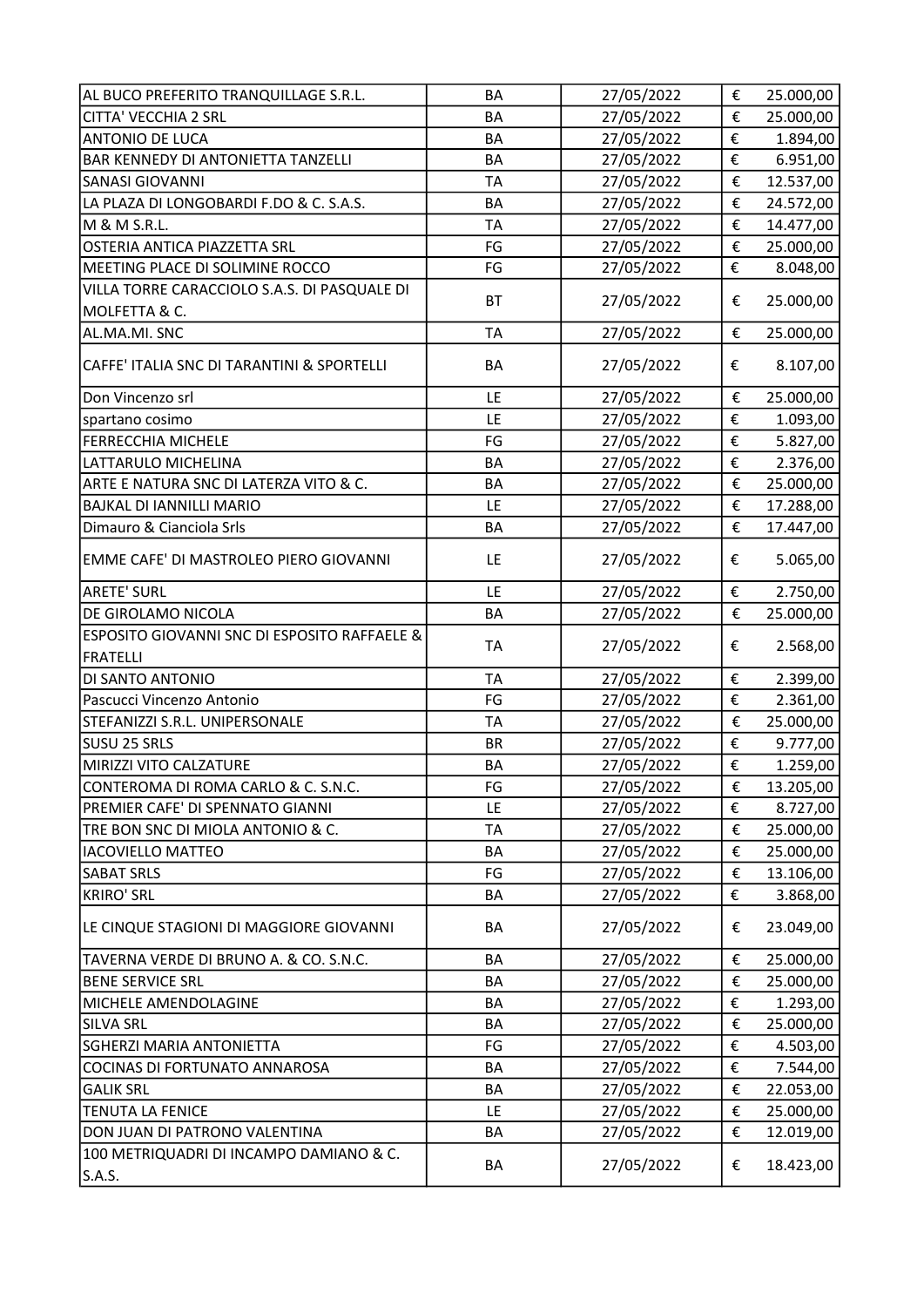| M.L. RISTORA DI MASTRODOMENICO FRANCESCO                                  | FG        | 27/05/2022 | €                       | 12.928,00 |
|---------------------------------------------------------------------------|-----------|------------|-------------------------|-----------|
| & C. - S.A.S.                                                             |           |            |                         |           |
| MIVIDA CAFE' DI MARZOLLA GIACOMA                                          | BA        | 27/05/2022 | €                       | 7.593,00  |
| L'ARTE DELL'ARROSTO DI MADDALENA NICOLA                                   | BA        | 27/05/2022 | €                       | 8.177,00  |
| MARROCCHELLA GIOVANNA                                                     | FG        | 27/05/2022 | €                       | 12.430,00 |
| BELLUCCI ERMANNO VINCENZO                                                 | <b>BT</b> | 27/05/2022 | €                       | 3.924,00  |
| <b>NEGRO ADELE</b>                                                        | BA        | 27/05/2022 | €                       | 9.774,00  |
| TENUTA TRE TORRI S.R.L.                                                   | FG        | 27/05/2022 | $\boldsymbol{\epsilon}$ | 24.966,00 |
| Bar Pizzeria La Lanterna di Bisceglia Salvatore &<br>Francesco Pio s.n.c. | FG        | 27/05/2022 | €                       | 20.577,00 |
| IDEAL BAR DI ESPOSITO FRANCESCO                                           | FG        | 27/05/2022 | €                       | 25.000,00 |
| SOCIETA' COOPERATIVA OLIVIERI                                             | <b>TA</b> | 27/05/2022 | €                       | 24.285,00 |
|                                                                           |           |            |                         |           |
| Bar Senso Unico di Colucci Francesco                                      | FG        | 27/05/2022 | €                       | 4.337,00  |
| PAPPAGALLO DOMENICA                                                       | BA        | 27/05/2022 | €                       | 12.130,00 |
| <b>LESTINGI ANTONIO</b>                                                   | BA        | 27/05/2022 | €                       | 19.809,00 |
| PEDICO ANTONIO                                                            | FG        | 27/05/2022 | €                       | 6.725,00  |
| <b>BELLOMO FRANCESCO</b>                                                  | BA        | 27/05/2022 | €                       | 5.827,00  |
| <b>SCARAMUZZI DANIELE</b>                                                 | BA        | 27/05/2022 | €                       | 2.391,00  |
| WHIPPET LOUNGE BAR DI SETTE MICHELE                                       | BA        | 27/05/2022 | €                       | 5.129,00  |
| GAU S.A.S. DI SCIRETTA CIRO UGO & C.                                      | FG        | 27/05/2022 | €                       | 9.514,00  |
| DREAM BAR DI VINCENZO DIASPARRA                                           | BA        | 27/05/2022 | €                       | 3.604,00  |
| <b>TAM TAM SRLS</b>                                                       | BA        | 27/05/2022 | €                       | 25.000,00 |
| LA PICCOLA BRACERIA DI DENTUTO GAETANO & C.<br>SAS                        | BA        | 27/05/2022 | €                       | 8.731,00  |
| RITUAL PUB DI RICCI VITO ANDREA                                           | BA        | 27/05/2022 | €                       | 7.787,00  |
| RUZA S.R.L.                                                               | <b>BT</b> | 27/05/2022 | €                       | 15.602,00 |
| A.M.A. S.R.L.S.                                                           | <b>TA</b> | 27/05/2022 | €                       | 9.033,00  |
| <b>BRIX DI RUSSO BRUNO</b>                                                | <b>TA</b> | 27/05/2022 | €                       | 20.040,00 |
| SCACCO MATTO DI LAMANNA RAFFAELLO E                                       |           |            |                         |           |
| ANTONIO S.N.C.                                                            | FG        | 27/05/2022 | €                       | 12.846,00 |
| <b>GUEST SRLS</b>                                                         | <b>TA</b> | 31/05/2022 | €                       | 25.000,00 |
| CAFFETTERIA AGORA' di MICCOLIS ANGELO                                     | BA        | 31/05/2022 | €                       | 24.664,00 |
| RIONERO BAR DI ANNA SAPONARO                                              | <b>BR</b> | 31/05/2022 | €                       | 3.843,00  |
| Fontanella sas di Fontanella Dario e C.                                   | LE        | 31/05/2022 | €                       | 2.063,00  |
| Cavaliere Anna Teresa                                                     | FG        | 31/05/2022 | €                       | 25.000,00 |
| <b>CASTORO GIUSEPPE</b>                                                   | BA        | 31/05/2022 | €                       | 25.000,00 |
| <b>D'ERRICO FRANCESCO</b>                                                 | FG        | 31/05/2022 | €                       | 2.217,00  |
| <b>SALVATORE MASSARI</b>                                                  | TA        | 31/05/2022 | €                       | 3.290,00  |
| <b>RUBINO SABINA</b>                                                      | LE        | 31/05/2022 | €                       | 19.618,00 |
| BE FIT DEL DOTT. GIOFFREDA FRANCESCO                                      | LE        | 31/05/2022 | €                       | 6.685,00  |
| PIZZERIA ANGELO DI DI BARI ANGELA                                         | BA        | 31/05/2022 | €                       | 25.000,00 |
| Numero 10 S.a.s. di La Torre Luca & C.                                    | FG        | 31/05/2022 | €                       | 15.196,00 |
| <b>NUCCI LUCA</b>                                                         | TA        | 31/05/2022 | €                       | 3.433,00  |
| Volver Cafè di Termine Nicola                                             | <b>BT</b> | 31/05/2022 | €                       | 13.057,00 |
| <b>RIZZO RITA</b>                                                         | BR        | 31/05/2022 | €                       | 15.891,00 |
| ECO WATER LINE di Fabio Paradisi                                          | FG        | 31/05/2022 | €                       | 19.360,00 |
| Marzocca Francesca                                                        | BA        | 31/05/2022 | €                       | 6.609,00  |
| PICCADILLY CIRCUS DI QUERCIA MICHELE                                      | BA        | 31/05/2022 | €                       | 928,00    |
| <b>TURE LUIGI</b>                                                         | LE        | 31/05/2022 | €                       | 25.000,00 |
| BUONAVENTURA S.N.C. DI RUSSO MARIA TERESA                                 |           |            |                         |           |
| & C.                                                                      | LE        | 31/05/2022 | €                       | 25.000,00 |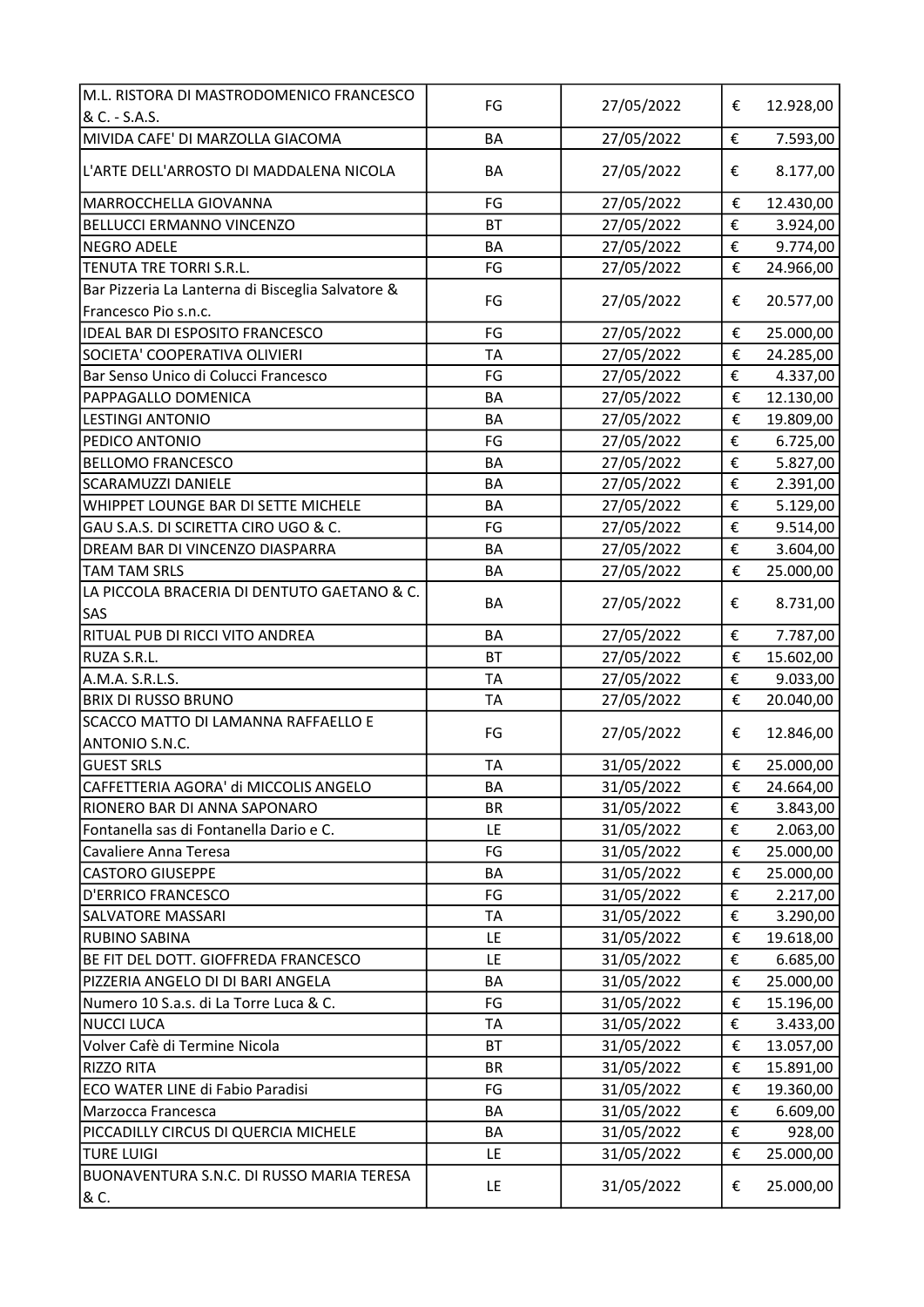| <b>CAFFETTERIA MIMY SRL</b>                      | LE        | 31/05/2022 | €                       | 15.426,00 |
|--------------------------------------------------|-----------|------------|-------------------------|-----------|
| <b>TOSCANO ANGELA</b>                            | LE        | 31/05/2022 | €                       | 1.679,00  |
| BAR DELLA STAZIONE DI CARNEVALE ALESSANDRO       |           |            |                         |           |
| & C. S.A.S.                                      | FG        | 31/05/2022 | €                       | 8.794,00  |
| ADVERSUS SNC DI MICHELE AMETTA & CO.             | FG        | 31/05/2022 | €                       | 4.662,00  |
| <b>ELIA COSIMO</b>                               | <b>TA</b> | 31/05/2022 | €                       | 5.087,00  |
| <b>SCAPICCHIO LUIGI</b>                          | FG        | 31/05/2022 | €                       | 1.219,00  |
| PALMIERI CARMELA                                 | <b>BT</b> | 31/05/2022 | €                       | 14.272,00 |
| <b>RUBIROSA SRL</b>                              | BA        | 31/05/2022 | €                       | 1.629,00  |
| <b>BALESTRA ELEONORA</b>                         | <b>TA</b> | 31/05/2022 | €                       | 13.908,00 |
| MONTINARO STEFANO                                | LE        | 31/05/2022 | €                       | 6.422,00  |
| PINKY PUB DI RICCI MICHELE                       | <b>TA</b> | 31/05/2022 | €                       | 25.000,00 |
| SALUS PER AQUAM COOPERATIVA SOCIALE              |           |            |                         |           |
| SPORTIVA DILETTANTISTICA                         | BA        | 31/05/2022 | €                       | 9.936,00  |
| <b>ACQUAVIVA ANTONIO</b>                         | <b>BT</b> | 31/05/2022 | €                       | 560,00    |
| PATTY SPORT DI QUARANTA MARIELLA                 | <b>TA</b> | 31/05/2022 | $\boldsymbol{\epsilon}$ | 2.598,00  |
| MULINO ROSSO SAS DI BARBATO NICOLA               | FG        | 31/05/2022 | €                       | 7.142,00  |
| FEANCA SOCIETA' A RESPONSABILITA' LIMITATA       |           |            |                         |           |
| <b>SEMPLIFICATA</b>                              | <b>TA</b> | 31/05/2022 | €                       | 6.605,00  |
| EUROCAFFE' di ANNESE DOMENICO                    | <b>BA</b> | 31/05/2022 | €                       | 8.949,00  |
|                                                  |           |            |                         |           |
| PIZZERIA IL BUGIGATTOLO DI DE PALMA PAOLA        | BA        | 31/05/2022 | €                       | 25.000,00 |
| <b>FORTUNA SNC</b>                               | LE        | 31/05/2022 | €                       | 5.625,00  |
| CAMERA CAFFE DI RIZZI MICHELE                    | BA        | 31/05/2022 | €                       | 6.391,00  |
| LA TAVERNA DI TOTO' DI GIUDETTI ANTONIO          | <b>TA</b> | 31/05/2022 | $\pmb{\epsilon}$        | 5.580,00  |
| <b>BERIA DOMENICO</b>                            | LE        | 31/05/2022 | €                       | 3.589,00  |
| LA CAFFETTERIA SRL                               | BA        | 31/05/2022 | $\boldsymbol{\epsilon}$ | 22.637,00 |
| <b>BERIA GIANLUCA</b>                            | LE        | 31/05/2022 | €                       | 2.689,00  |
| IL VIZIO BAR DI FACHECHI DEBORA                  | LE        | 31/05/2022 | €                       | 7.964,00  |
| MA.GG SOCIETA' A RESPONSABILITA' LIMITATA        |           |            |                         |           |
| <b>SEMPLIFICATA</b>                              | BA        | 31/05/2022 | €                       | 24.415,00 |
| DENTRO AL VICOLO SRLS                            | FG        | 31/05/2022 | €                       | 20.048,00 |
| L'AJA NOA DI CASTRIGNANO' RAFFAELE               | LE        | 31/05/2022 | €                       | 12.558,00 |
| T. & T. S.R.L.                                   | BA        | 31/05/2022 | €                       | 7.010,00  |
| MARASCO MARCELLO                                 | BA        | 31/05/2022 | €                       | 3.454,00  |
| Pasulo Saverio                                   | <b>BR</b> | 31/05/2022 | €                       | 10.704,00 |
| YE JIANHUA                                       | FG        | 31/05/2022 | €                       | 11.371,00 |
| GRAN MENU' DI GASPARRO BUONAVENTURA              |           |            |                         |           |
| <b>PASQUA</b>                                    | TA        | 31/05/2022 | €                       | 18.558,00 |
| DE GIORGI ANNA                                   | LE        | 31/05/2022 | €                       | 2.382,00  |
| <b>MERCANTILE SRL</b>                            | BA        | 31/05/2022 | €                       | 25.000,00 |
| <b>D'AMORE VINCENZO</b>                          | BT        | 31/05/2022 | €                       | 2.781,00  |
| MEETING BAR SAS DI PARADISO ANTONIO & C          | ВT        | 31/05/2022 | €                       | 9.733,00  |
|                                                  |           |            |                         |           |
| <b>RECCHIA ANGELA</b>                            | <b>TA</b> | 31/05/2022 | €                       | 5.795,00  |
| OPIFICIO 51 di CARBONE BARSANOFIO                | <b>BR</b> | 31/05/2022 | €                       | 11.837,00 |
| BA.MA. EVENTI SAS DI MANGIACAPRE ANTONIO &<br>C. | BT        | 31/05/2022 | €                       | 3.022,00  |
| DE BELLIS SNC DI EMILIO DE BELLIS & MASSIMO      |           |            |                         |           |
| <b>SALVATORE DE BELLIS</b>                       | <b>TA</b> | 31/05/2022 | €                       | 8.945,00  |
| NAB DI CASTELLANETA ANTONIO E LEONARDO           |           |            |                         |           |
| <b>SNC</b>                                       | BA        | 31/05/2022 | €                       | 20.712,00 |
|                                                  |           |            |                         |           |